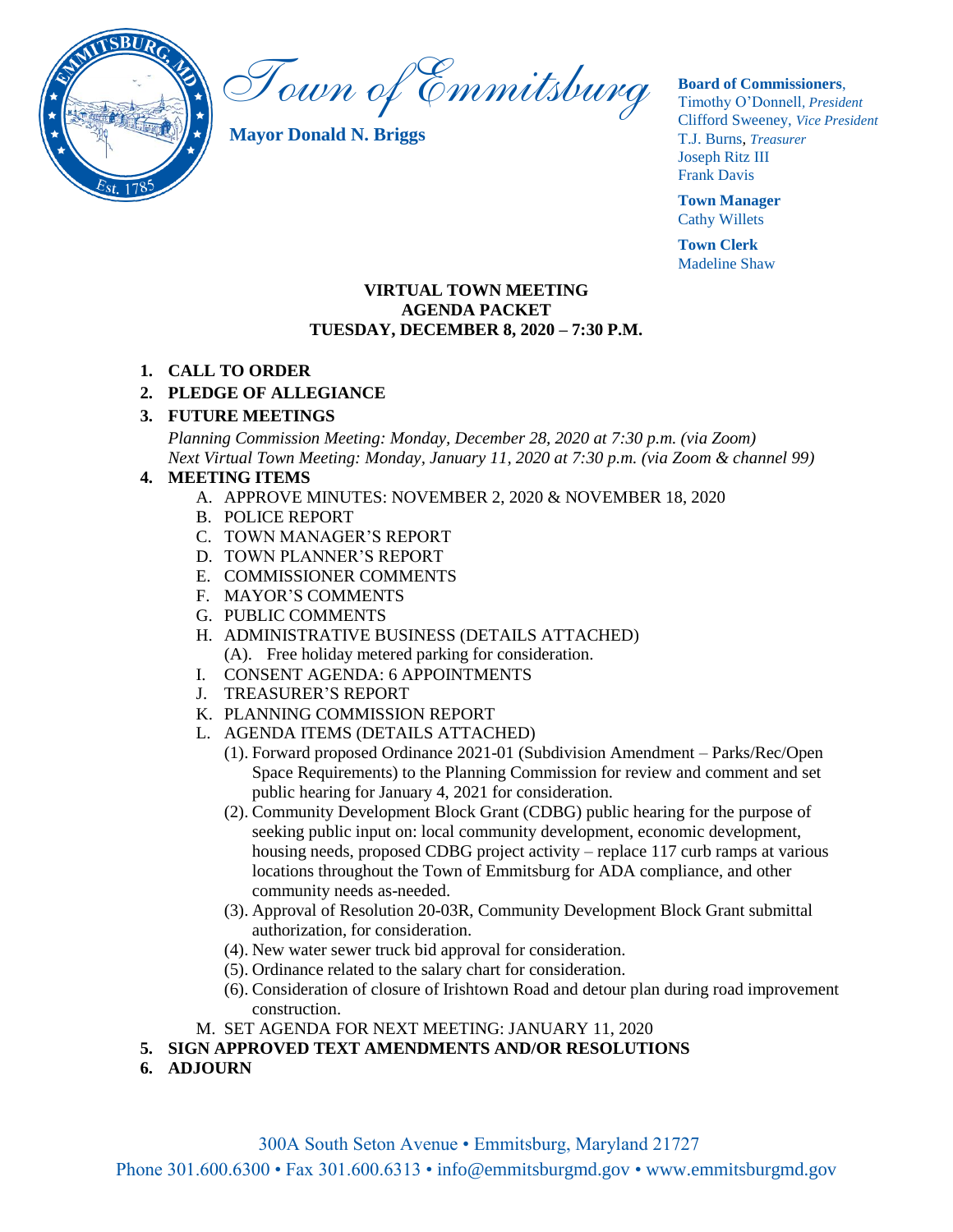## **ZOOM MEETING ACCESS INFORMATION:**

Topic: Town Meeting: December 8, 2020 Time: Dec 8, 2020 07:30 PM Eastern Time (US and Canada)

Join Zoom Meeting <https://us02web.zoom.us/j/82359787254>

Meeting ID: 823 5978 7254 Passcode: 21727 One tap mobile +13017158592,,82359787254#,,,,,,0#,,21727# US (Washington D.C) +13126266799,,82359787254#,,,,,,0#,,21727# US (Chicago)

Dial by your location +1 301 715 8592 US (Washington D.C) +1 312 626 6799 US (Chicago) +1 646 558 8656 US (New York) +1 253 215 8782 US (Tacoma) +1 346 248 7799 US (Houston) +1 669 900 9128 US (San Jose) Meeting ID: 823 5978 7254 Passcode: 21727 Find your local number: https://us02web.zoom.us/u/kckfmHOgqK

The town meeting will begin at 7:30 p.m. If you would like to speak during public comment or an agenda item, you must sign-up to speak BEFORE 7:30 p.m. Sign-up to speak by emailing your name, address and topic you'd like to speak on to mshaw@emmitsburgmd.gov or calling (301) 600-6300.

You can also watch the town meeting live on cable channel 99. A recording will be posted to YouTube after (@Town of Emmitsburg).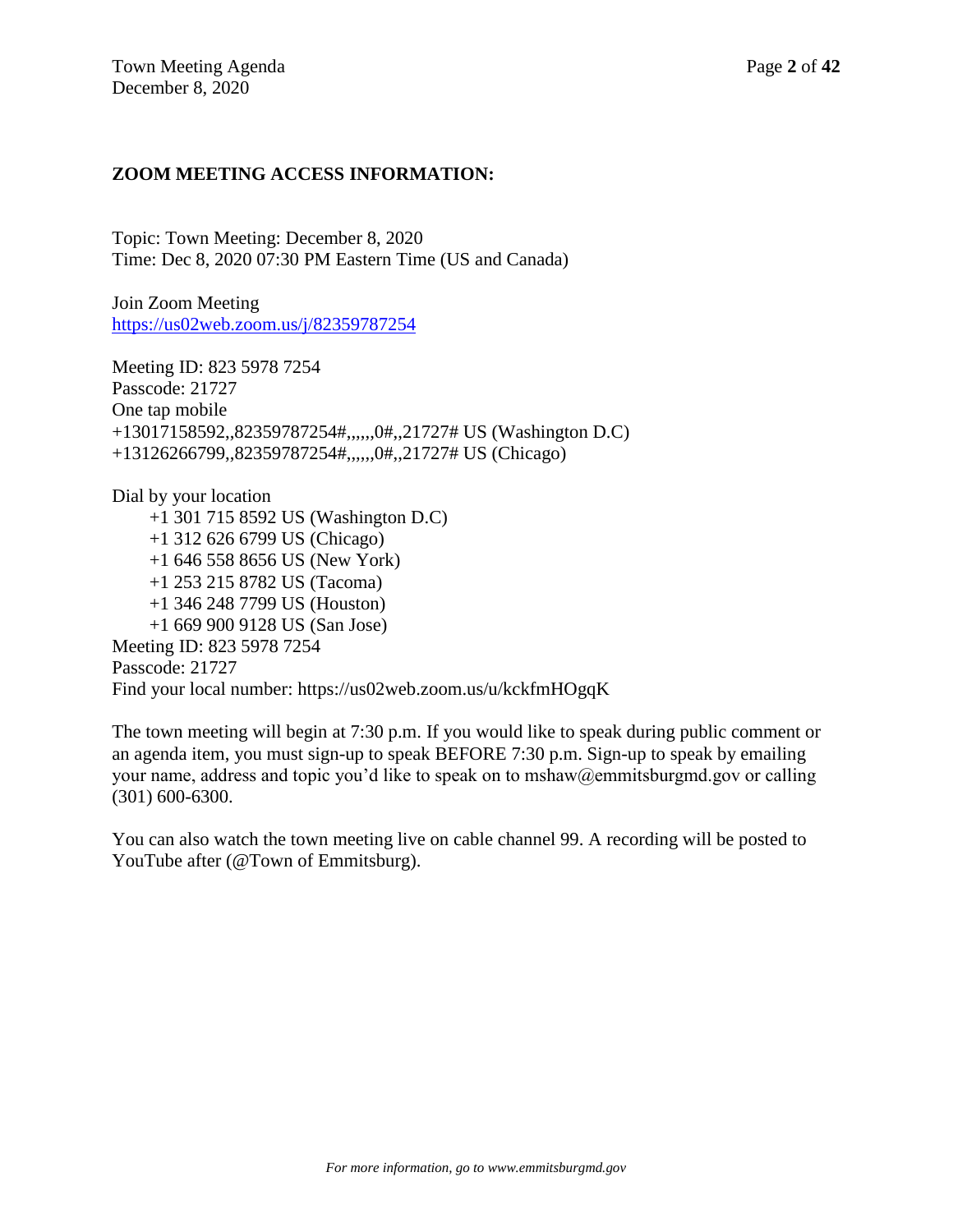X

#### **A. APPROVE MINUTES:** NOVEMBER 2, 2020 & NOVEMBER 18, 2020

# **MEETING MINUTES NOVEMBER 2, 2020 VIRTUAL TOWN MEETING EMMITSBURG TOWN OFFICE**

**Present:** *Elected Officials* - Mayor Donald Briggs; Commissioners: Timothy O'Donnell, President; Clifford Sweeney, Vice President; TJ Burns, Treasurer; Joseph Ritz III; and Frank Davis. *Staff Present* - Cathy Willets, Town Manager; Madeline Shaw, Town Clerk; and Zachary Gulden, Town Planner. *Others Present* – Deputy Ben Whitehouse.

#### **I. Call to Order**

Commissioners O'Donnell, Burns, Ritz III, Davis and Town Planner Zachary Gulden joined the meeting via the Zoom teleconferencing platform. A quorum being present, Commissioner Timothy O'Donnell, President of the Board of Commissioners, called the November 2, 2020 town meeting to order at 7:30 p.m. Pledge of Allegiance was recited. Upcoming meetings were announced.

#### **Approval of Minutes**

*Motion*: Commissioner Ritz III motioned to accept the October 5, 2020 town meeting minutes as presented; second by Commissioner Burns. Yeas  $-5$ ; Nays  $-0$ . The president declared the motion passed.

#### **Police Report:**

Deputy Ben Whitehouse presented the police report from October 2020 (exhibit attached).

#### **Town Managers Report:**

Cathy Willets, Town Manager, presented the Town Manager's Report from September 2020 (exhibit in agenda packet). The Town is still experiencing a precipitation deficit and staff recommends the continuation of the phase two water curtailment.

#### **Town Planners Report:**

Zachary Gulden, Town Planner, presented the Town Planner's Report from September 2020 (exhibit in agenda packet).

#### **Commissioner Comments:**

- Commissioner Davis: The Parks and Recreation meeting on November 17 will be held at 22 East Main Street. He plans to meet with the baseball leagues to finalize the plans for the 2021 season.
- Commissioner Burns: He thanked town staff for their work on the disc golf course and grand opening.
- Commissioner Ritz III: He reminded the public to get out and vote for the general election.
- Commissioner Sweeney: He thanked the organizations that assisted with Halloween events in Town. The Lions Club made \$3,500 at the Memorial Park concession stand over the baseball season.
- Commissioner O'Donnell: He is working on planning a socially distant turkey trot for Thanksgiving.

#### **Mayor's Comments:**

Mayor Briggs read a statement regarding the status of COVID-19 and cases increasing in Frederick County. Mayor Briggs attended numerous meetings in October 2020 (meetings listed in agenda packet). He thanked the Boy Scouts for installing a handicap accessible picnic table at the all-inclusive playground. He attended the ribbon cutting for Dunkin Donuts and the disc golf course among other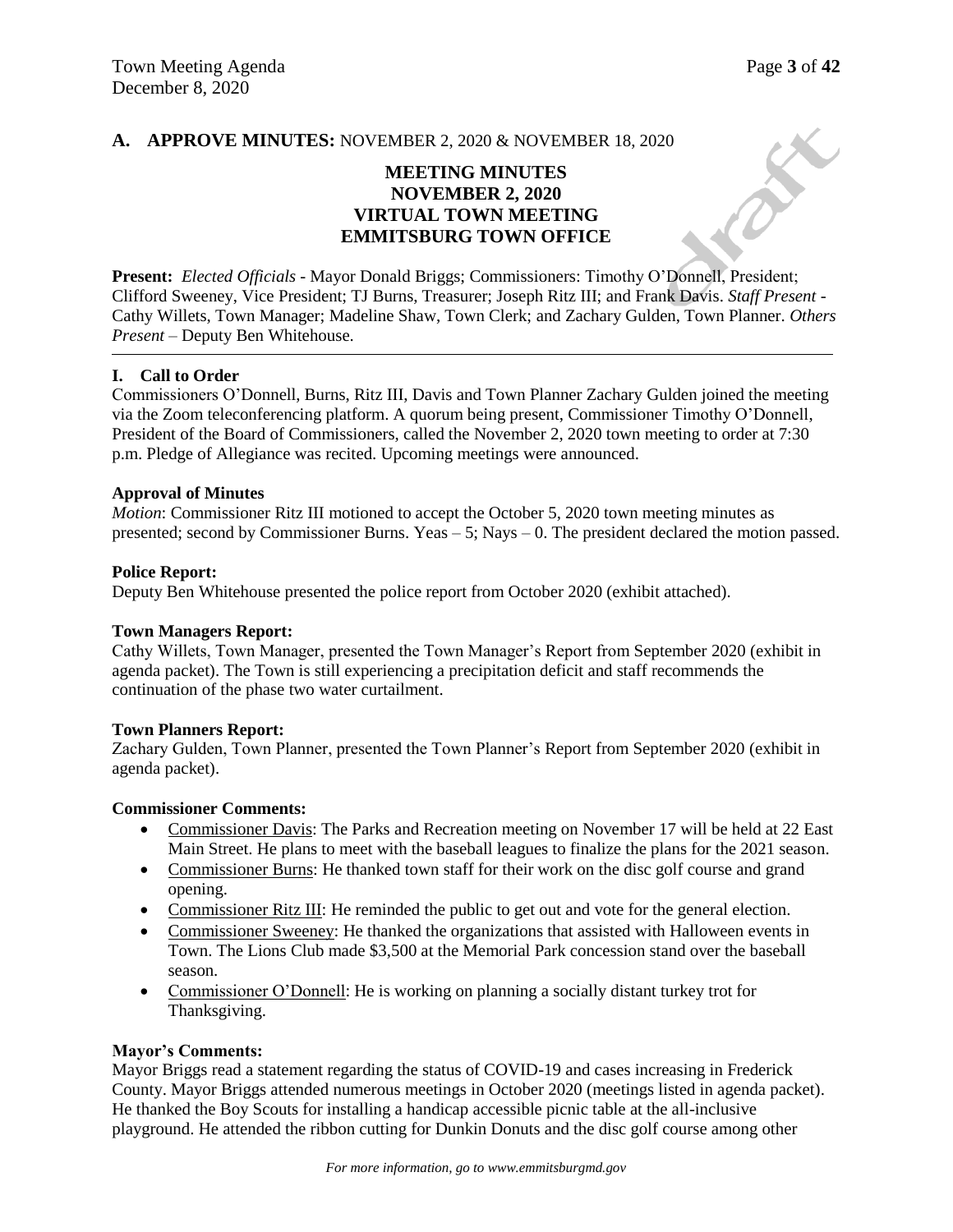events. Mayor Briggs will continue to host guests for his weekly COVID-19 update that is posted on YouTube and Facebook.

#### **Public Comments:**

*Pauline Jascur, 1390 Wheatley Drive* – Ms. Jascur enjoys biking in Community Park but is concerned about the placement of hole three and five on the disc golf course as the holes throw across the walking path. Commissioner O'Donnell encouraged the public to be safe and aware of their surroundings while sharing the park. The Town will be purchasing signage and posting reminders online asking disc golf players to watch for pedestrians.

#### **Administrative Business:**

- **(A). Draw census 2020 winner of i-pad:** To encourage 2020 census participation, the Town obtained grant funding from MML. Part of the funding was used to purchase an i-pad that would be given to a resident who completed the census and submitted proof to the Town. Mayor Briggs drew the name from a bowl. Rhonda Roelkey of Huntely Circle was the winner.
- **(B). Proclamation declaring November 2020 as MML Municipal Governments Works Month:** Mayor Briggs read the proclamation aloud. *Motion*: Commissioner Sweeney motioned to accept the proclamation for Municipal Governments Works month; second by Commissioner Burns. Yeas – 5; Nays – 0. The president declared the motion passed.

#### **Consent Agenda:**

None.

#### **Treasurer's Report:**

Commissioner O'Donnell presented the Treasurer's Report for October 2020 (exhibit in agenda packet). The operating balance forward is \$5,426,428.

#### **Planning Commission Report:**

The Planning Commission last met on October 26, 2020 where the Irishtown Improvement Plat and Town-wide American with Disabilities Act (ADA) curb ramps improvement project was reviewed.

#### **II. Agenda Items**

Agenda #1 - SHA presentation on the traffic congestion at the town square: Teri Soos and Sam DeLaurence, Maryland State Highway Administration (SHA), introduced themselves. A 2013 traffic study was completed on the Town Square which led to the current traffic lane layout and traffic light timing. If the Board would like to improve traffic flow, SHA recommends the addition of 10-foot left turn lanes on MD 140 at the square as there would be minimal construction costs; however, seven parking spaces would be lost with the new turn lanes and left turns from North Seton Avenue onto MD 140 would be more difficult for larger vehicles. Town staff recommends a public hearing before a decision is made by the Board.

Agenda #2 - Approval of bid to complete a preliminary engineering report and environmental report on the water system for consideration: Ms. Willets presented the agenda item. The Town must complete a preliminary engineering report and environmental report on the water system to obtain funding from the USDA for the North Seton Avenue and DePaul Street waterline replacement projects. The bid was advertised on July 30, 2020 with a due date of September 17, 2020. The Town received 10 total bids. Town staff recommends McCrone for \$25,000. *Motion*: Commissioner Davis motioned to accept town staff's recommendation for McCrone for \$25,000; second by Commissioner Ritz III. Yeas – 5; Nays – 0. The president declared the motion passed.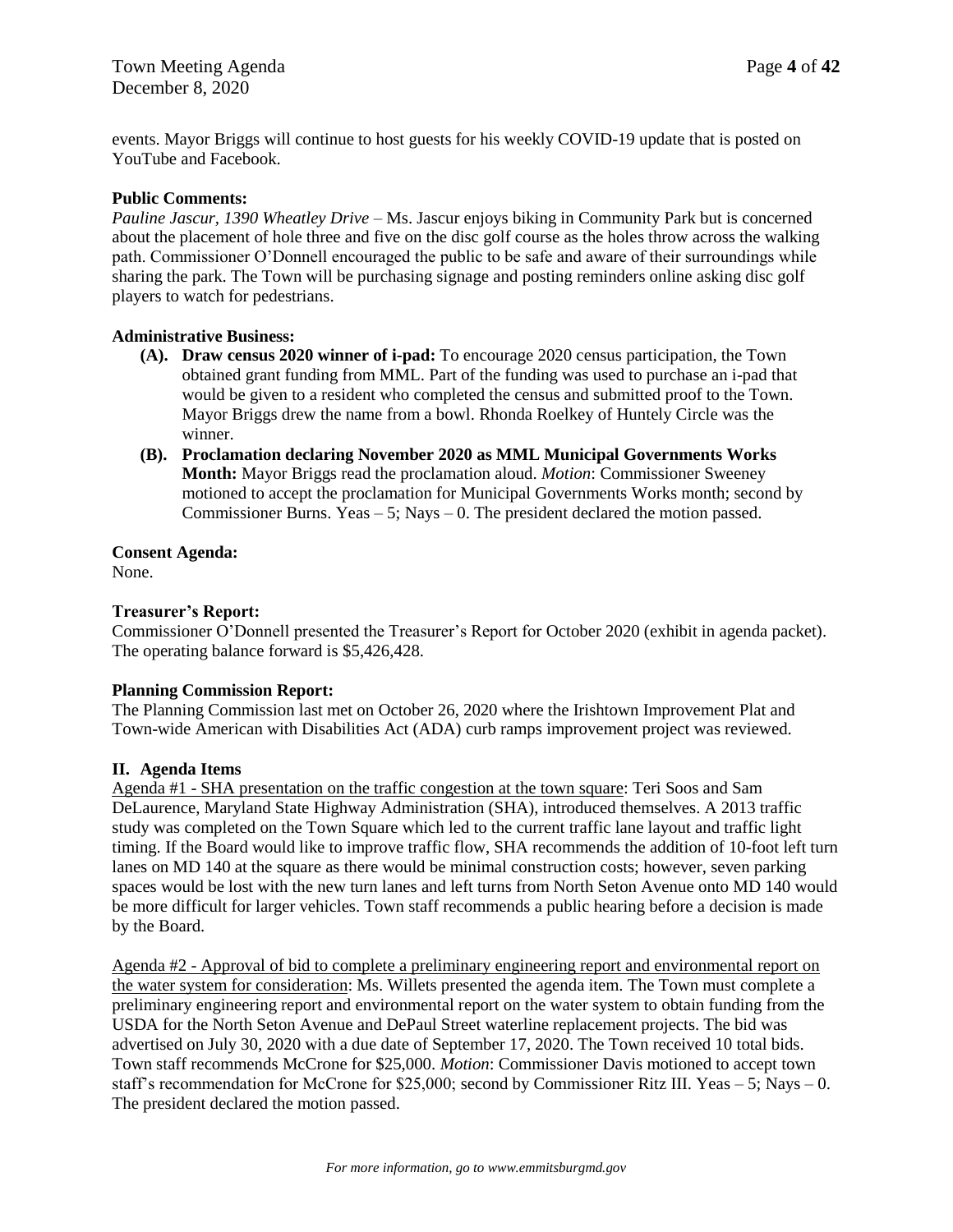Agenda #3 - Ordinances related to the financing of the Creamery Road Pump Station for consideration: Ms. Willets and Kimberly Min, Bond Council, presented the agenda item. Interim financing is required by the USDA for the Creamery Road Pump Station replacement project before loan funds in the amount of \$1,987,000 can be released at the close out of the project. Town staff solicited for interim financing bids and two bids were received from CoBank and PNC Bank. The town manager recommends authorizing the Mayor to pursue interim financing with CoBank. Resolution 2020-12R, Ordinance 2020- 11 and Ordinance 2020-12 need to be approved to pursue funding. The ordinance numbers listed in the agenda packet are incorrect and should read 20-11 then 20-12. *Motion*: Commissioner Sweeney motioned to approve Resolution 2020-12R; second by Commissioner Burns. Yeas – 5; Nays - 0. The president declared the motion passed. Ms. Min reviewed the terms of the ordinances and financing. The Town anticipates beginning pump station construction by summer 2021. *Motion*: Commissioner Ritz III motioned to approve Ordinance 20-11 general obligation bond and grant anticipation notes; second by Commissioner Sweeney. Yeas – 5; Nays – 0. The president declared the motion passed. *Motion*: Commissioner Sweeney motioned to approve Ordinance 20-12 general obligation bonds; second by Commissioner Davis. Yeas – 5; Nays – 0. The president declared the motion passed.

Agenda #4 - Hold WWTP annexation public hearing and adoption of Resolution 2020-11R (Annexation of WWTP) for consideration: Commissioner O'Donnell declared the public hearing in session. Mr. Gulden presented the agenda item and stated how the hearing was advertised. The annexation is being pursued to help the Town obtain MS-4 credit for tree plantings at the waste water treatment plant located at 16707 Creamery Road. If approved, there is a 45-day period before the annexation would take effect on December 17, 2020. There was no public comment. *Motion*: Commissioner Ritz III motioned to close the public hearing; second by Commissioner Burns. Yeas  $-5$ ; Nays  $-0$ . The president declared the motion passed. *Motion*: Commissioner Ritz III motioned to approve 2020-11R; second by Commissioner Davis.  $Y$ eas – 5: Nays – 0. The president declared the motion passed.

Agenda #5 - Salary compensation analysis for consideration: Ms. Willets presented the agenda item. Based on the 2020 compensation survey analysis completed by WRA Consulting, Inc., the positions of town manager, director of public works, water/sewer superintendent, town planner, town clerk, town accountant, lead water/sewer operator, two water/sewer operators and two public works employees are significantly below the completive market pay rates for the position and need pay increases. Mayor Briggs recommends at least a 50% pay increase effective January 1, 2021 with the remaining 50% occurring July 1, 2021. The change would need to take effect via an ordinance with new low, mid and max ranges. In addition to the salary changes, the position of office manager would be renamed to administrative coordinator and the position of public works employees would be renamed to maintenance technicians. *Motion*: Commissioner Davis motioned to accept the new pay raise with the first 50% being implemented January 1, 2021 and the second 50% being implemented July 1, 2021; second by Commissioner Ritz III. Yeas  $-5$ ; Nays  $-0$ . The president declared the motion passed.

## **Set Agenda Items for December 8, 2020 Virtual Town Meeting**

- 1. Forward proposed Ordinance 2021-01 (Subdivision Amendment Parks/Rec/Open Space Requirements) to the Planning Commission for review and comment and set public hearing for January 4, 2021 for consideration.
- 2. Community Development Block Grant (CDBG) public hearing for the purpose of seeking public input on: local community development, economic development, housing needs, proposed CDBG project activity – replace 117 curb ramps at various locations throughout the Town of Emmitsburg for ADA compliance, and other community needs as-needed.
- 3. Approval of Resolution 20-03R, Community Development Block Grant submittal authorization, for consideration.
- 4. New water sewer truck bid approval for consideration.
- 5. Ordinance related to the salary chart for consideration.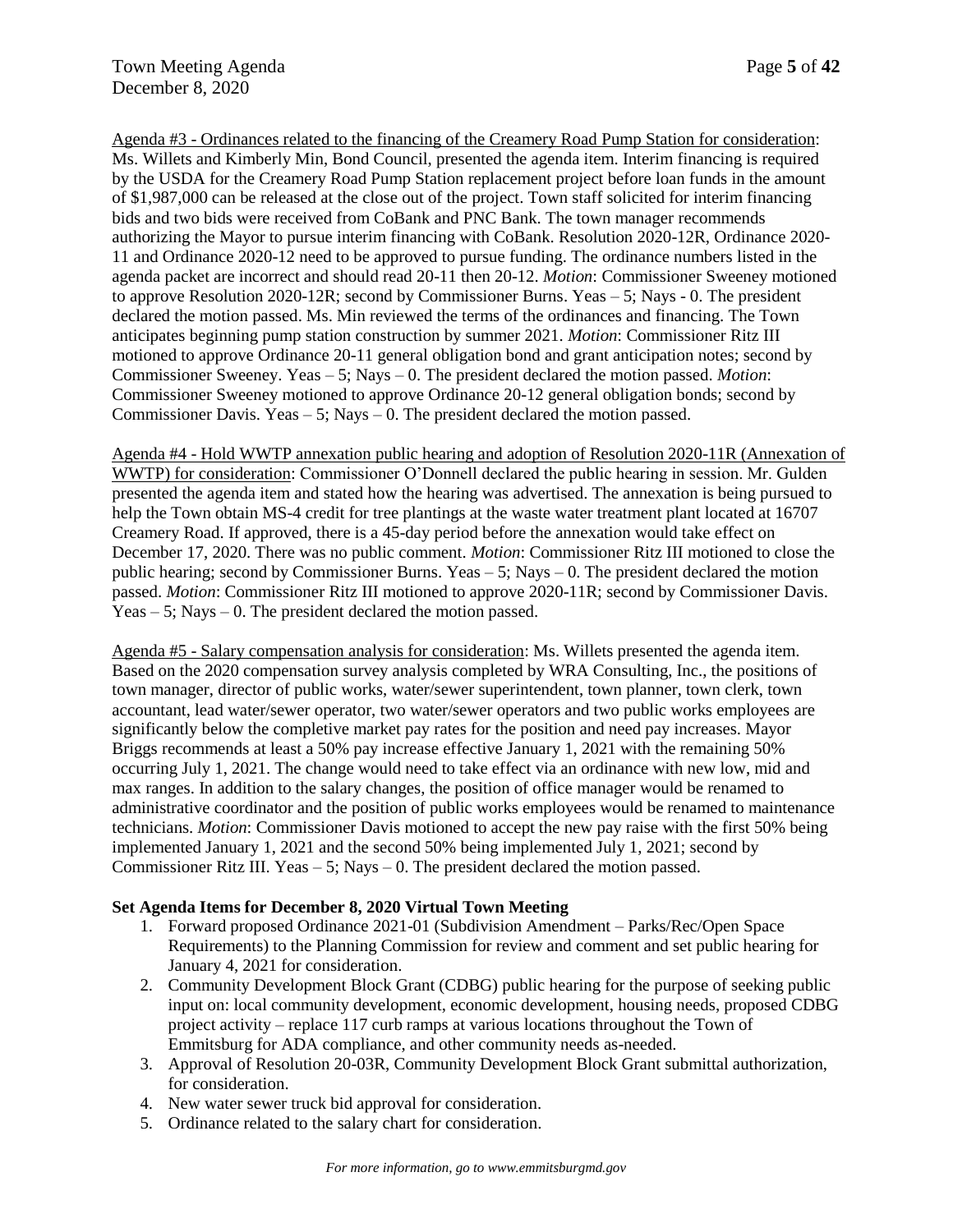#### *Administrative Business:*

A. Free holiday metered parking for consideration.

## *Consent Agenda:*

- Appointment of [to be determined] as an Alternate to the Board of Appeals for consideration.
- Re-appointment of Jennifer Joy, Tricia Sheppard, Will Sheppard, Conrad Weaver and Mark Walker to the Citizen's Advisory Committee.

*Motion*: Commissioner Burns motioned to accept the agenda for the December 8, 2020 town meeting; second by Commissioner Davis. Yeas  $-5$ ; Nays  $-0$ . The president declared the motion passed.

#### **III. Sign Approved Text Amendments and/or Resolutions**

#### **IV. Adjournment**

With no further business, Commissioner Burns motioned to adjourn the November 2, 2020 town meeting; second by Commissioner Sweeney. Yeas – 5; Nays – 0. The meeting adjourned at 10:10 p.m.

Respectfully submitted,

Madeline Shaw, Town Clerk Minutes Approved On: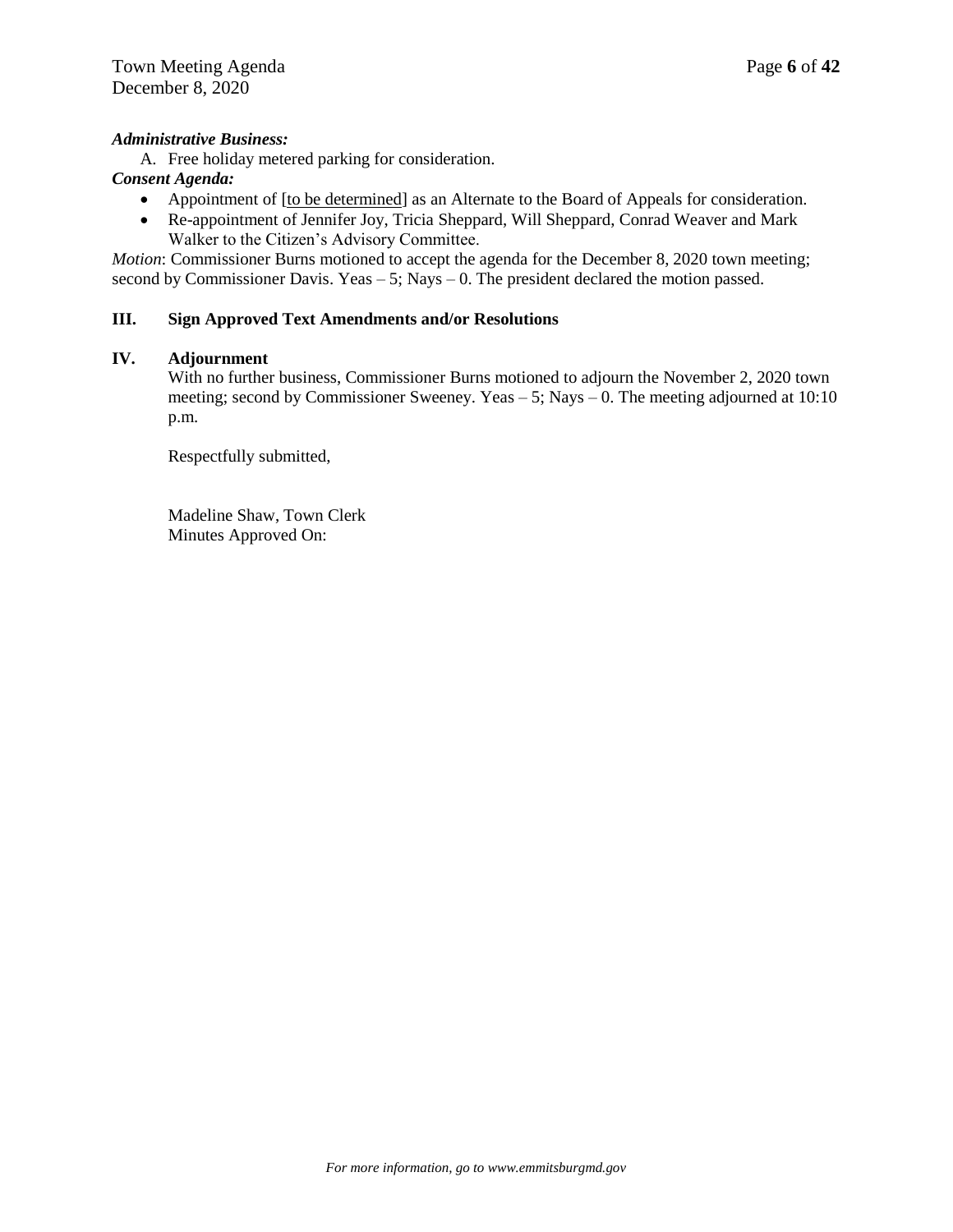### **MEETING MINUTES NOVEMBER 18, 2020 VIRTUAL TOWN MEETING EMMITSBURG TOWN OFFICE**

**Present:** *Elected Officials* - Mayor Donald Briggs; Commissioners: Clifford Sweeney, Vice President; TJ Burns, Treasure; Joseph Ritz III; and Frank Davis. *Staff Present* - Cathy Willets, Town Manager; Madeline Shaw, Town Clerk; Zachary Gulden, Town Planner; and Amy Naill, Parking and Code Enforcement Officer. *Others Present* – Leslie Powell, Town Attorney. **Absent:** Timothy O'Donnell, President.

## **I. Call to Order**

Commissioners Ritz III, Davis, Burns and town staff Cathy Willets and Zachary Gulden and Town Attorney Leslie Powell joined the meeting via the zoom teleconferencing platform. A quorum being present, Commissioner Clifford Sweeney, Vice President of the Board of Commissioners, called the November 18, 2020 town meeting to order at 7:30 p.m. Pledge of Allegiance was recited. President Sweeney announced the need for a closed executive session as permitted by the General Provisions Article, Section 3-305(b)(7), Annotated Code of Maryland to obtain legal advice after public comment. Upcoming meetings were announced. The Board discussed if the December 7, 2020 Christmas tree lighting ceremony should be canceled due to the COVID-19 virus. The Board gave unanimous consent to proceed with the event and encourage attendees to adhere to COVID guidelines.

### **A. Public Comments**

None.

### **B. Agenda Items**

Agenda #1 – Closed executive session to obtain legal advice regarding the Town's continuing obligations with respect to the construction of, operation of and additions to, the East Emmitsburg Industrial Park waste water facilities.

Agenda #2 – Closed executive session to obtain legal advice regarding certain sanitary sewer overflows during rain events and communications with the Maryland Department of the Environment regarding same. *Motion*: Commissioner Ritz III motioned to close the November 18, 2020 town meeting at 7:47 p.m. for a closed Executive Session to consult with counsel to obtain legal advice regarding the Town's continuing obligations with respect to the construction of, operation of and additions to, the East Emmitsburg Industrial Park waste water facilities; and to obtain legal advice regarding certain sanitary sewer overflows during rain events and communications with the Maryland Department of the Environment regarding same as permitted by the General Provisions Article, Section 3-305(b) Item 7; second by Commissioner Burns. Yeas – 4; Nays – 0; Absent – 1. The president declared the motion passed.

The Board entered into a closed session at 7:47 p.m. via the zoom teleconferencing platform. The Board reconvened in an open session at 8:37 p.m.

#### **C. Set Next Town Meeting Agenda for December 8, 2020**

The December 8, 2020 town meeting agenda has one modification, the addition of a sixth agenda item: consideration of closure of Irishtown Road and detour plan during road improvement construction.

#### **II. Adjournment**

With no further business, Commissioner Burns motioned to adjourn the November 18, 2020 town meeting; second by Commissioner Ritz III. Yeas  $-4$ ; Nays  $-0$ ; Absent  $-1$ . The meeting adjourned at 8:40 p.m.

Respectfully submitted, Madeline Shaw, Town Clerk Approved On: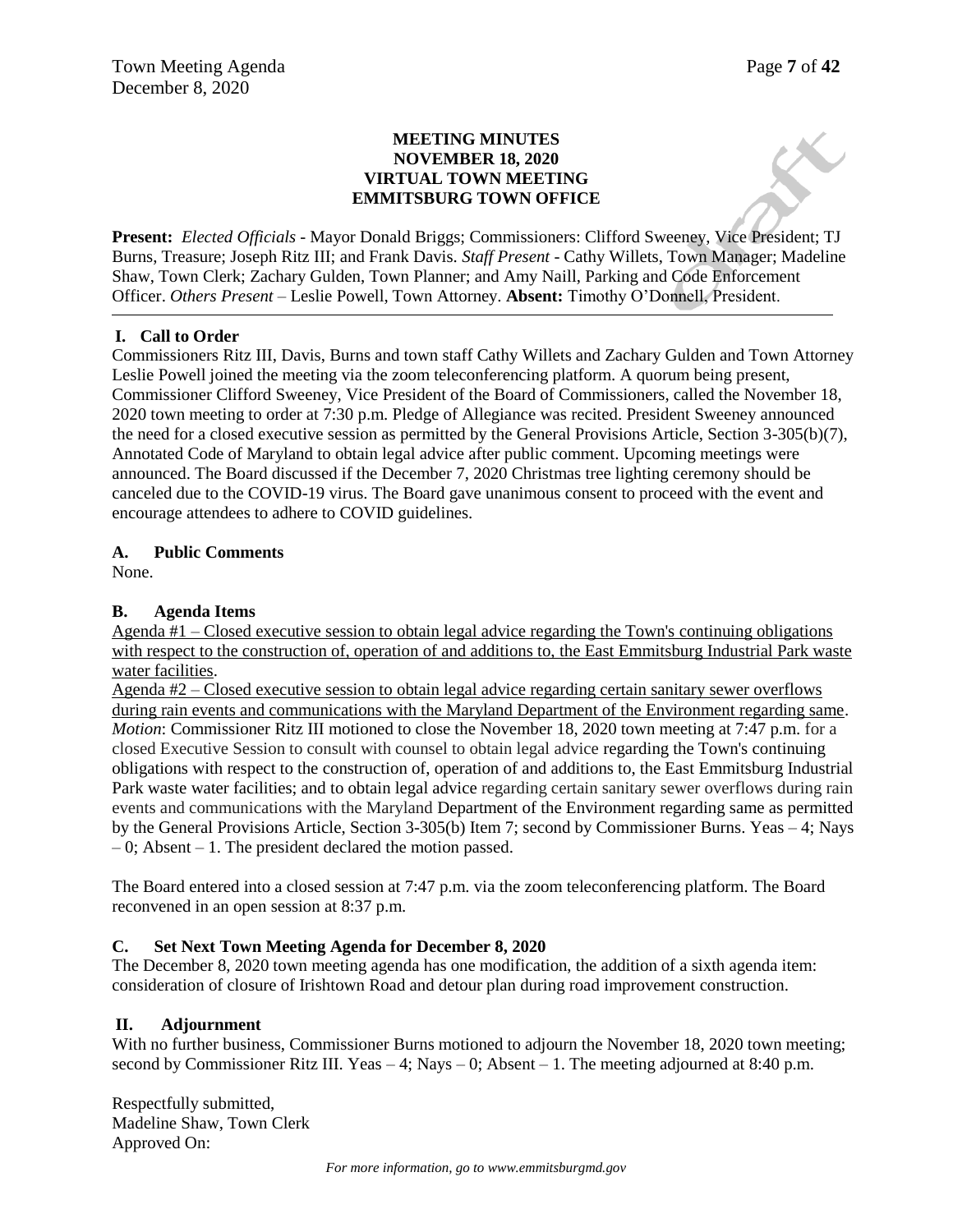## **CLOSED EXECUTIVE SESSION SUMMARY EMMITSBURG TOWN OFFICE NOVEMBER 18, 2020**

**Time Closed Session Began:** 7:48 p.m.

Place of Closed Session: Due to COVID-19, virtual via Zoom teleconferencing platform.

**Purpose:** To consult with counsel to obtain legal advice.

**Members Who Voted to Meet in Closed Session:** Commissioners: Clifford Sweeney, Joseph Ritz III, T.J. Burns and Frank Davis.

**Persons Attending Closed Session:** Commissioners: Clifford Sweeney, Joseph Ritz III, Frank Davis and T.J. Burns. Staff Present: Cathy Willets, Town Manager; Zachary Gulden, Town Planner; Madeline Shaw, Town Clerk; and Amy Naill, Parking and Code Enforcement. Others Present: Leslie Powell, Town Attorney.

**Authority Under § 3-305 for the Closed Session:** Item seven (7), consult with council to obtain legal advice.

**Topics Actually Discussed:** Legal advice given by town attorney regarding the Town's continuing obligations with respect to the construction of, operation of, and additions to the East Emmitsburg Industrial Park and Town's waste water treatment plant. And legal advice given regarding certain sanitary sewer overflows during rain events and communications with the Maryland Department of the Environment regarding same.

**Actions Taken:** For agenda item one, the Board requested another closed session once a response letter is received from the Emmitsburg East Industrial Park owner. For agenda item two, the Board authorized the town attorney and Mayor Briggs the ability to settle with Maryland Department of the Environment if needed.

**Time Closed Session Ended:** 8:37 p.m.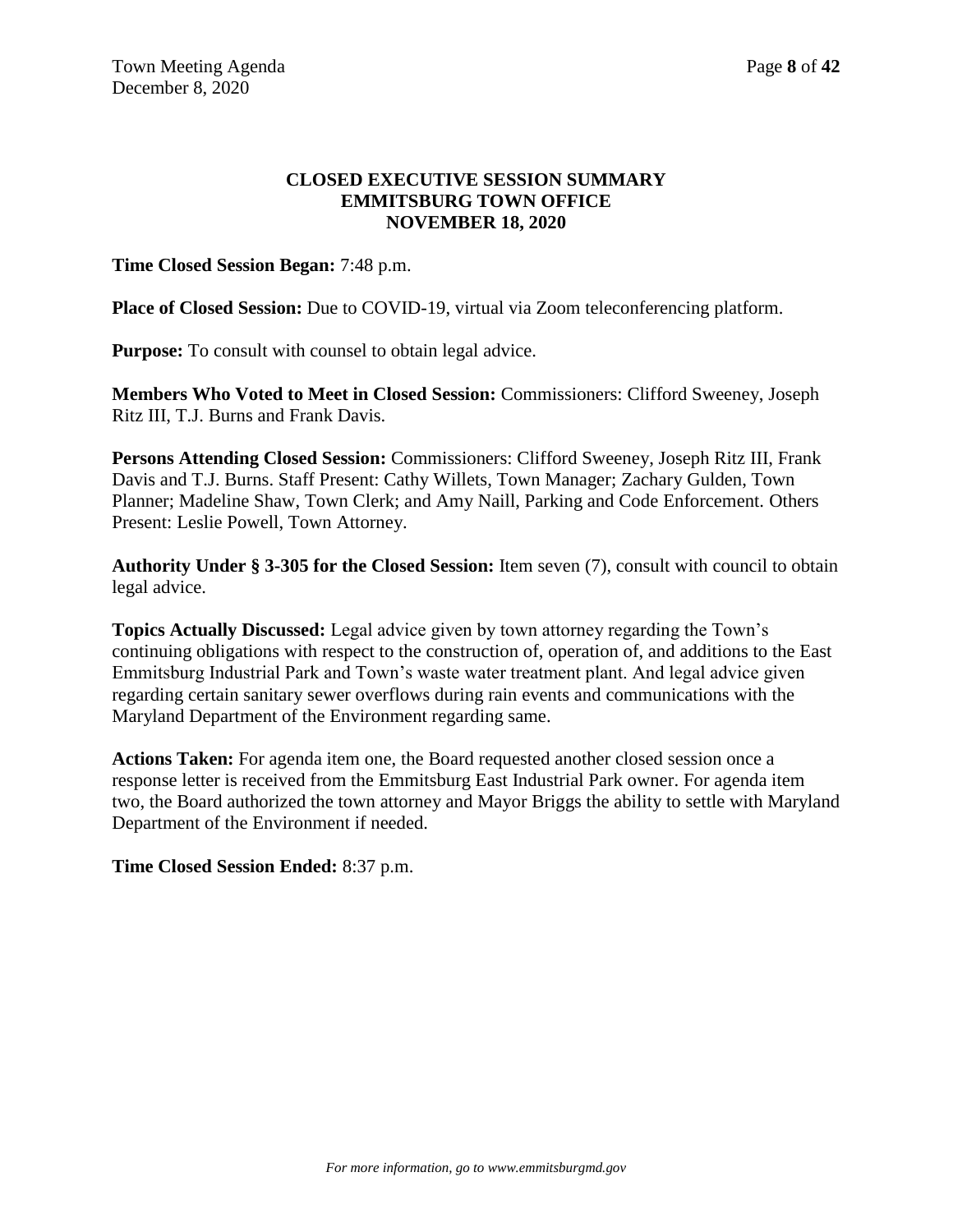**B. POLICE REPORT:** Presentation by deputies at the meeting.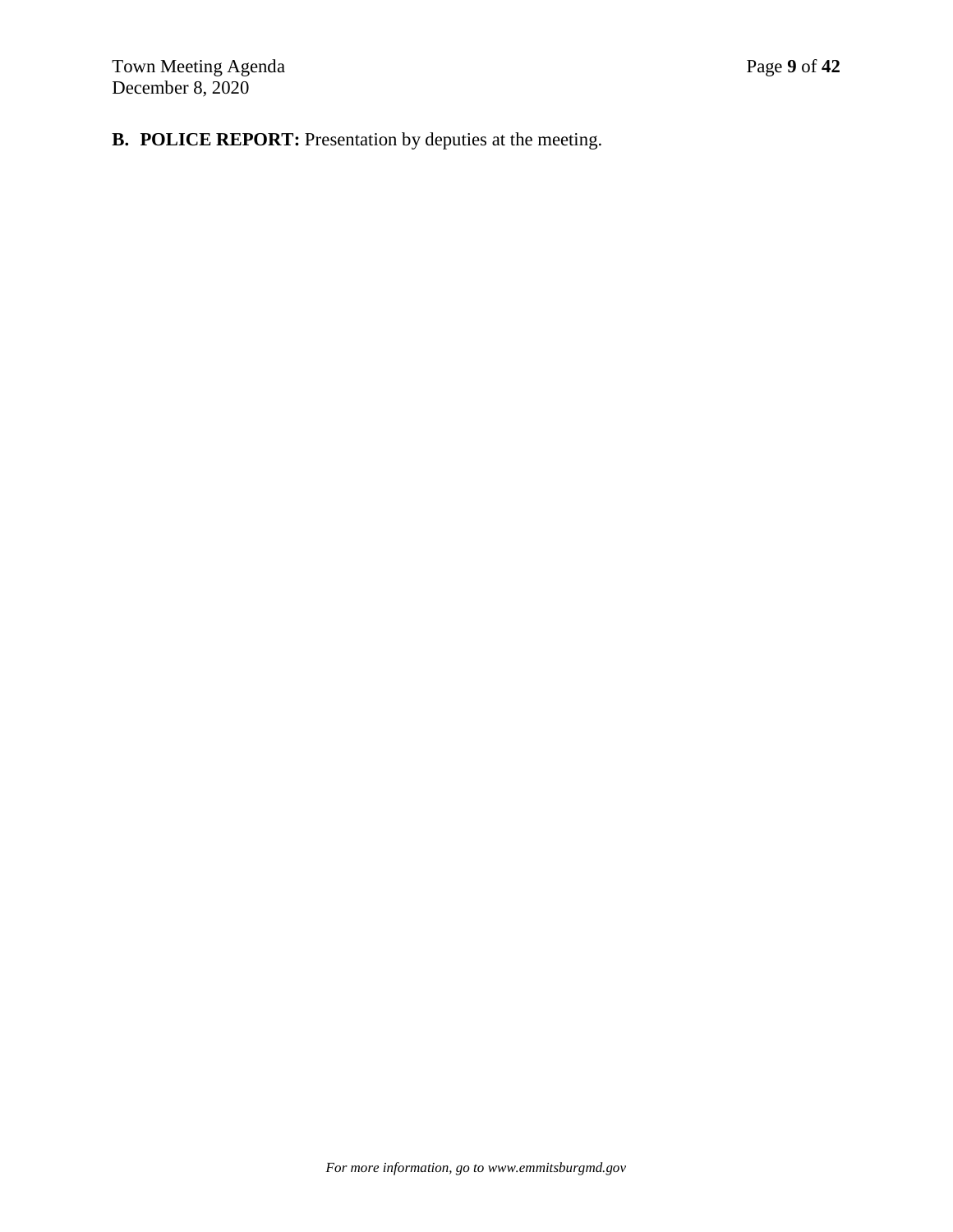# **C. TOWN MANAGER'S REPORT**

### **Town Manager's Report October 2020 Prepared by Cathy Willets**

## Streets:

- Staff replaced and repaired some street signs around town.
- Staff conducted monthly street sweeping.
- Staff conducted monthly storm drain inlet cleaning.
- Staff repaired parking meters in front of 112 West Main St.
- Staff trimmed tree wells on East and West Main St.
- Staff removed purple bows, census banners and farmers market banners from around Town.
- Staff responded to accident on South Seton Ave. that damaged the "Welcome to Emmitsburg" sign.

### Parks:

- Staff conducted daily park checks trash cans, cameras, dog waste stations, restrooms.
- Staff conducted monthly park maintenance playground equipment, roads, fences, pavilions, etc.
- Staff mowed, trimmed and weed killed in parks.
- Staff sanitizing playground equipment twice a week.
- Staff worked on the board fence in Community Park.
- Contractor repaired women's toilet in the Community Park restroom building.
- Staff winterized bathrooms at pool.
- Contractor completed winterization of the pool and splash pad.
- Staff repaired two swings in Memorial Park.
- Staff assisted with the Disc Golf course.
- Contractor blacktopped parking lots at Ballfield  $#1 \& #3$  in Community Park.

#### Water:

- Rainbow Lake is 2.8' below the spillway level (16.6 feet) as of November 02, 2020.
- The roughing filters are being backwashed three times a day and the DE filters are being done once every other week.
- Well levels (optimum level was determined to be May 2011).

|  |             | May 2011 | October | Change |  |
|--|-------------|----------|---------|--------|--|
|  | Well $#1$ : | 35'      | 43'     | -8'    |  |
|  | Well #2:    | 8'       | 13'     | $-5$ ' |  |
|  | Well $#3$ : | 12       | 31'     | -19    |  |
|  | Well $#4$ : | 108'     | 124'    | $-16'$ |  |
|  | Well #5:    | 10'      | 25      | $-15'$ |  |

- Well  $\#1\&2$  are being used a little more as we continue to trim the lake quota down.
- PH and chlorine levels are good.
- Water production and consumption. We produced an average of 247,268 GPD. We consumed an average of 226,087 GPD. The difference is "Backwash Water" ... (17.4%).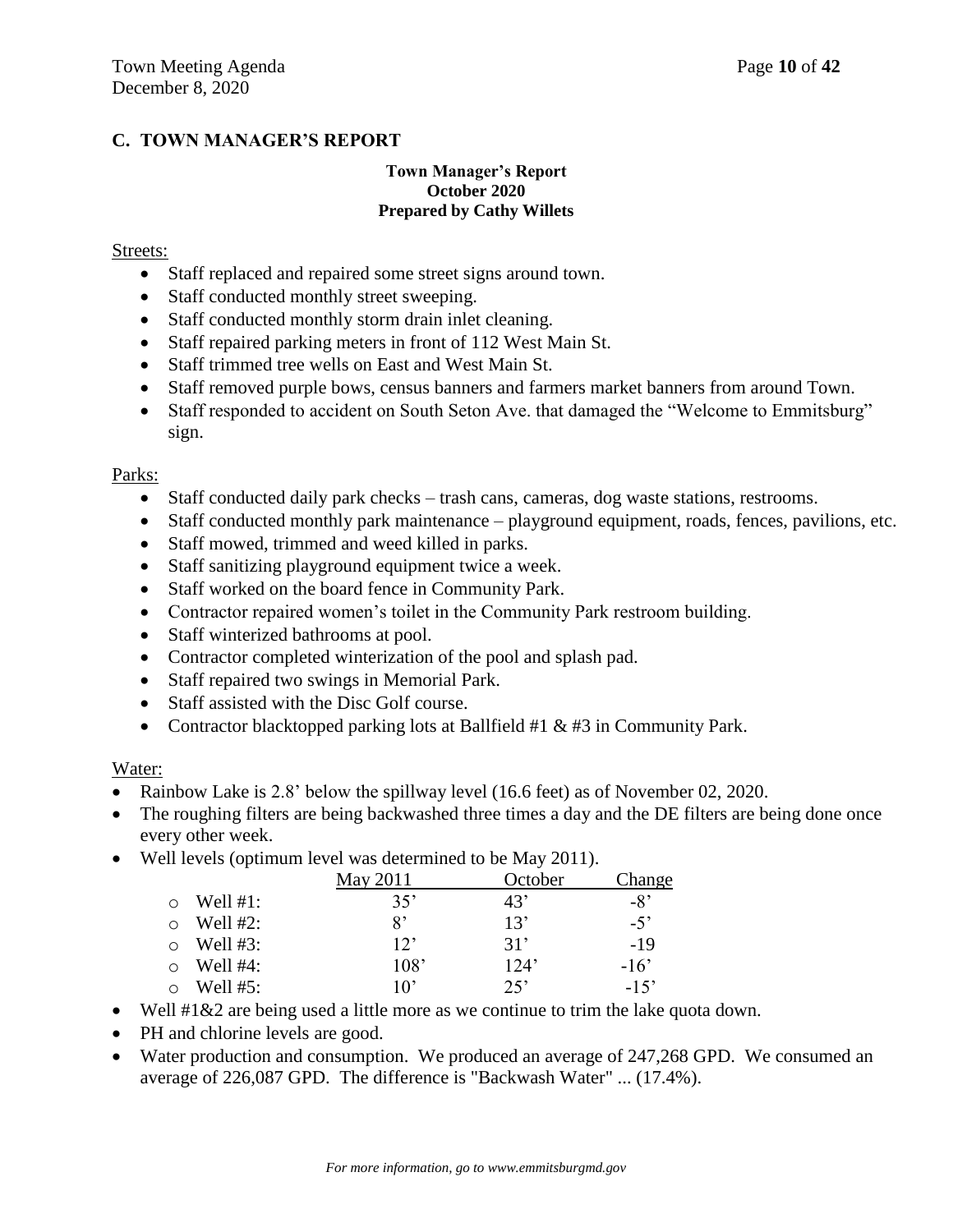- 47.0% of this water came from wells.
- 5.3% of this water came from Mt. St. Mary's.
- 47.7% of this water came from Rainbow Lake.

We purchased  $428,450$  gallons of water from MSM this month.

## Wastewater:

- We treated an average of 413,000 gpd (consumed 226,087 GPD) which means that 45.3% of the wastewater treated this month was "wild water".
- We had no spills of untreated sewage in the month of October. We did exceed the plant's design capacity twice during the month of October:
	- $\degree$  945,000 gpd 10/12/20 1,196,000 gpd 10/29/20
- We received about 4.3" of precipitation this month (the average is  $3.5$ "). We have a precipitation **DEFICIT of 7.86"** over the last six months. The average precipitation for the period from May 1 through October 31 is 23.9". We have received 16.05" for that period.

**Trash:** Trash pickup will remain Mondays in the month of December.

# **Meetings Attended:**

- 10/1 Attended conference call with SHA and staff re: traffic congestion at square.
- 10/5 Attended town meeting.
- 10/8-10/9 Attended virtual Fall MML conference.
- 10/19 Attended meeting with staff to review Irishtown Road improvement plan.
- 10/20 Attended meeting with County and staff to review schedule for HVAC improvements to building.
- 10/21 Attended waterline bid review meeting.
- $\bullet$  10/22 Attended meeting with staff to review interim financing bids for pump station
- 10/26-19 Town auditors in office to conduct FY20 audit
- 10/28 Attended final waterline bid review meeting

# **Noteworthy:**

- Staff pumps holding tank every 10 days at 8533 Hampton Valley Rd.
- Staff worked the yard waste dumpster twice in October.
- Staff conducted monthly equipment and fire extinguisher maintenance.
- Staff repaired water leak on Creekside Dr.
- Staff installed some water meter upgrades.
- Staff trimmed shrubs, weed ate and pulled weeds from islands in the Town Office parking lot.
- Staff replaced curb box at 17237 Mountain View Road.
- Staff painted sign at Rainbow Lake.
- Staff assisted contractor with unclogging sewer line at 101 Silo Hill Rd.
- $\bullet$  Water restrictions were lifted as of November 13<sup>th</sup>. Staff will continue to monitor levels through the rest of the year. May need to re-evaluate after January 1, 2021.
- Hydrant flushing the week of November  $16<sup>th</sup>$  went very well.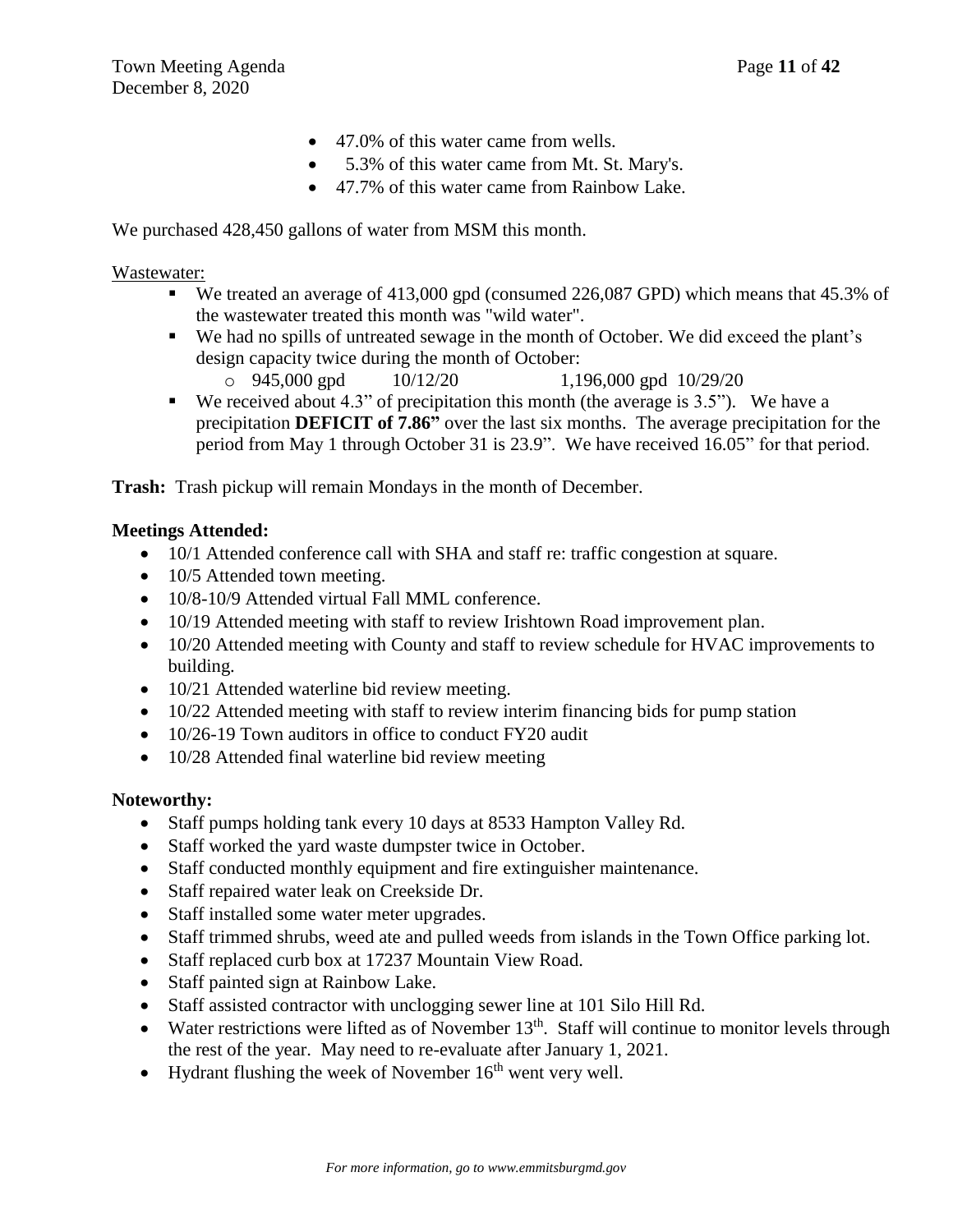## **PARKING ENFORCEMENT REPORT OCTOBER 2020**

| <b>Total:</b>                        | \$ 1,589.23 |
|--------------------------------------|-------------|
|                                      |             |
|                                      |             |
| <b>Parking Ticket Money</b>          | \$230.00    |
| Meter Bag Rental                     |             |
| <b>Parking Permits</b>               | \$460.00    |
| Meter Money                          | \$899.23    |
| <b>48 Consecutive Hours</b>          |             |
| Left Side Parking                    | 1           |
| <b>Failure to Park between Lines</b> |             |
| <b>Parked Blocking Street</b>        |             |
| Parked by Fire Hydrant               |             |
| Parked on Sidewalk/Curb              |             |
| Parked in Crosswalk                  |             |
| <b>Street Sweeping</b>               |             |
| <b>Restricted Parking Zone</b>       | 6           |
| <b>Overtime Parking</b>              | 62          |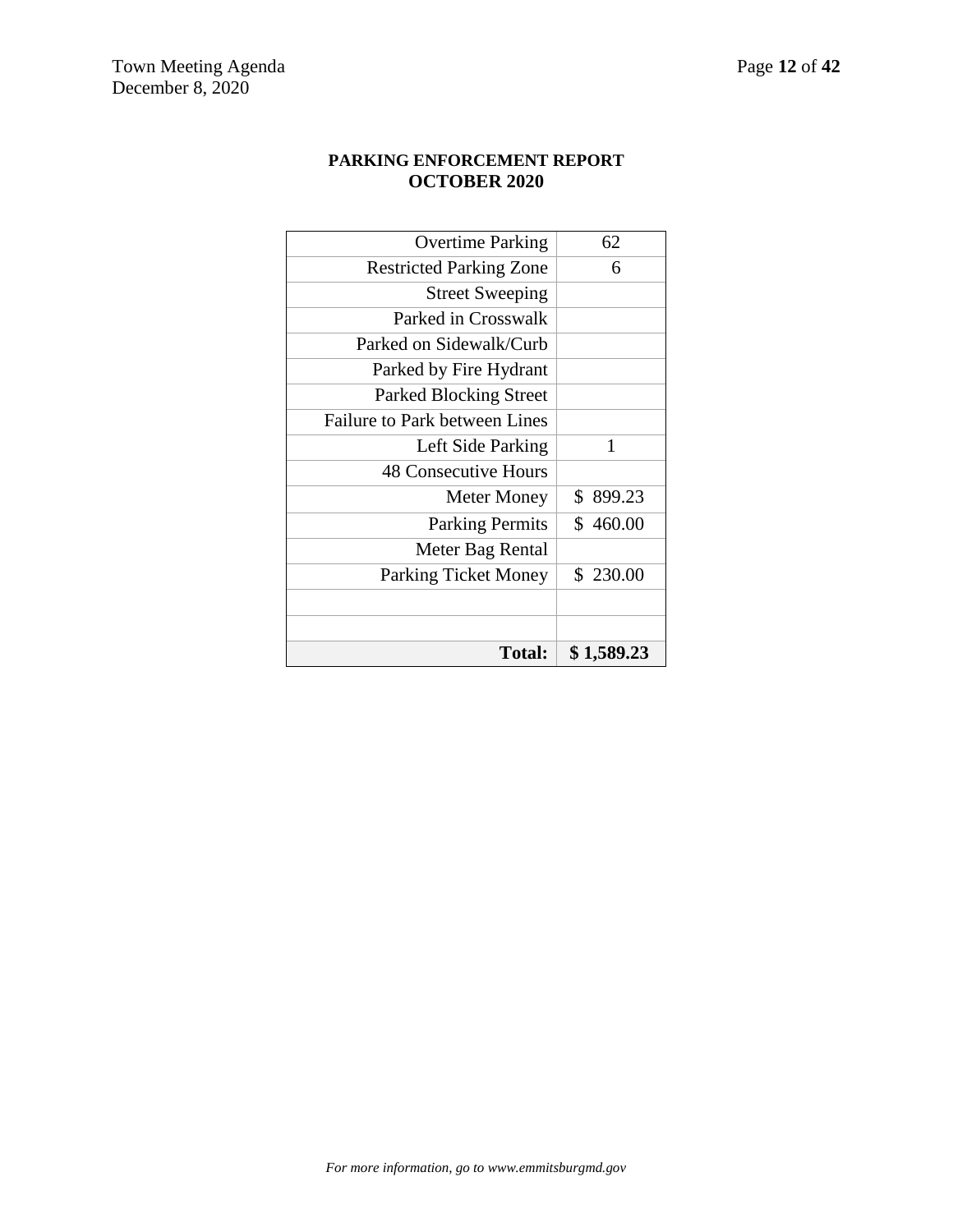# **D. TOWN PLANNER'S REPORT**

## **Town Planner's Report October 2020 Prepared by Zachary R. Gulden, MPA**

## **1. Board of Commissioners (BOC)**

- Created 10/05 meeting materials for:
	- oProposed 2020-08 ordinance.
	- oProposed 2020-09 ordinance.
- Attended the virtual BOC meeting on 10/05.
- Assisted with the Phase 2 water curtailment issuance:
	- o Newspaper advertisement;
	- o Notified businesses; and
	- oReached out to the large volume users.
- Prepared WWTP annexation public hearing materials for  $11/2$  meeting.
- Updated the COVID-19 Town grant application, submittal letter, & checklist for Round 2.
- Reviewed 8 COVID-19 Round 2 grant applications.
- Researched & drafted proposed ordinance  $2021-01$  park, recreation, and open space requirements for new residential subdivisions.
- Attended a conference call on  $10/21$  with representatives from the Maryland Department of Planning to discuss proposed ordinance 2021-01.
- Attended a conference call on 10/26 with Frederick County's Planning Department to discuss proposed ordinance 2021-01.
- Continued drafting proposed Ordinance 2020-10 comprehensive animal code update.

# **2. Grants**

- Misc. Community Legacy & Chesapeake Bay Trust grant management.
- Applied for the following FY21 Community Legacy Grant:
	- $\circ$  \$208,700.00 Town wide ADA curb ramps.
- Applied for the FY21 Clean Up and Green Up Keep Maryland Beautiful Grant for \$5,000.00 (park trash containers & Arbor Day tree planting).

# **3. Municipal Separate Storm Sewer System (MS4)**

- Misc. Silo Hill SWM basin retrofit project management.
- Continued working on and submitted the yearly MS4 report.
- Attended a conference call with George Brenton, Daughters of Charity, on 10/06 regarding annexation for tree planting purposes.
- Worked with StreamLink in order to apply for a tree planting grant.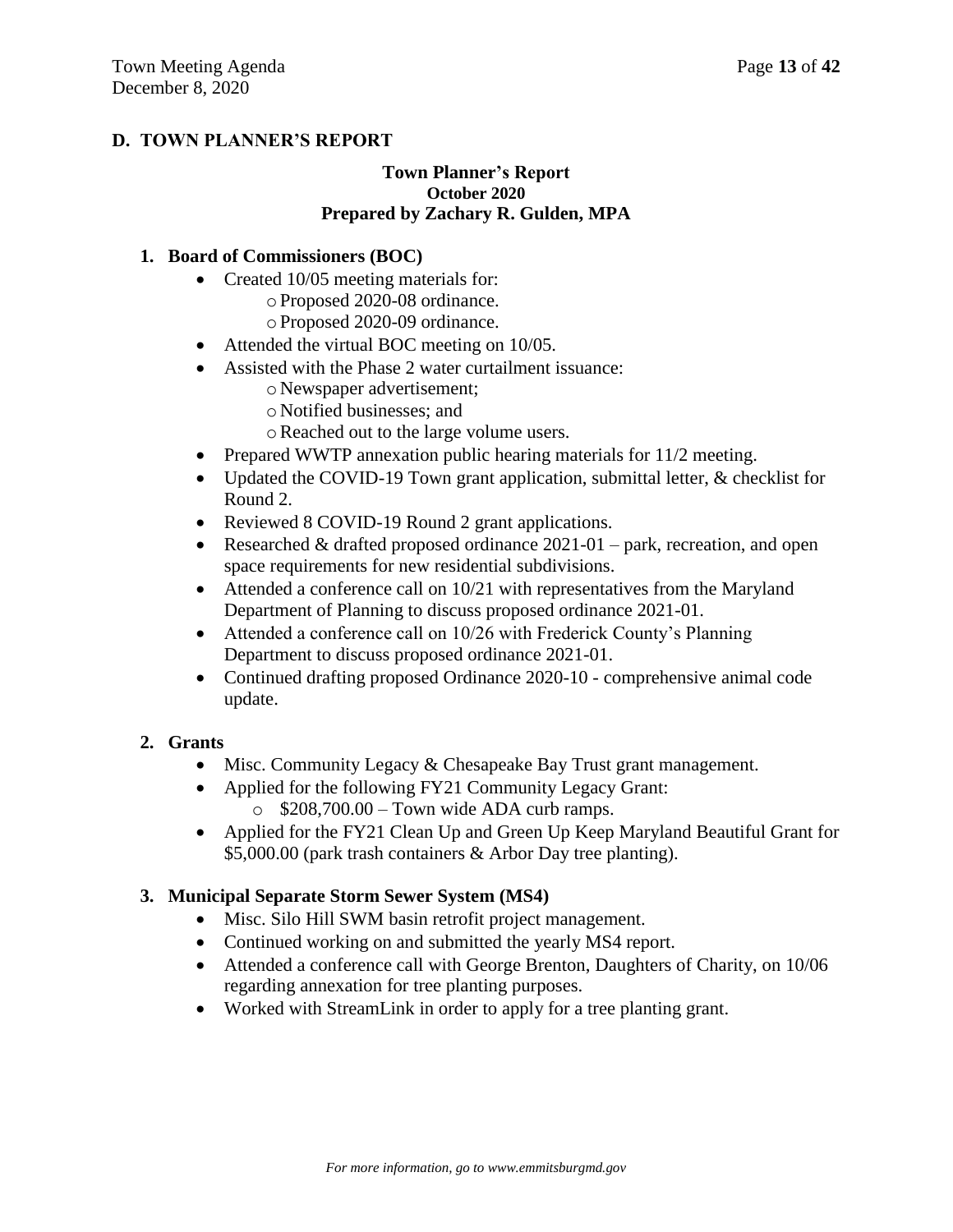## **4. Permits & Zoning**

- Processed 5 zoning permit applications:
	- o1x driveway extension.
	- o2x roof replacement.
	- o1x porch.
	- o1x fence.
- Processed 1x backflow preventer application.
- Processed 1x forest conservation ordinance exemption.
- Processed 1x no zoning permit required form.
- Responded to incident reports.

## **5. Planning Commission (PC)**

- Misc. Rutter's, Dunkin', Insurance Brokers of MD, Miss. B's Child Care, Irishtown Improvements, Town-Wide ADA Ramps, & Emmitsburg East Industrial Park II project management.
- Reviewed and prepared PC staff memo for the Town of Emmitsburg Sidewalk ADA Ramp Improvement Plat.
- Reviewed and prepared PC staff memo for the Irishtown Road Improvement Plat.
- Met with Public Works Director, Verizon representative, & First Energy representative on 10/5 regarding ADA ramp & Irishtown Road Improvement Plats.
- Assisted Town Attorney in drafting the PC Rules of Procedure.
- Conducted a final inspection for the Dunkin' on 10/13.
- Planned the Dunkin' opening ribbon cutting ceremony for 10/18.
- Received  $&$  started processing the Brittany Fritz Property (Miss. B's Child Care) site plan.
- Met with Public Works Director, Sewer/Water Superintendent, & Town Manager on 10/19 to discuss Irishtown Road & ADA Ramp Improvement Plats.
- Attended the virtual PC meeting on 10/26 and processed pre/post meeting materials.

## **6. Miscellaneous**

- Attended a conference call on 10/1 with Town Manager & MDOT/SHA representatives regarding the Town square traffic.
- Assisted Town Attorney in drafting the Board of Appeals Rules of Procedure.
- Completed and submitted the MDOT/SHA HPS-20 2020 Report (road improvements & road deletions/additions).
- Assisted forestry contractor obtain Frederick County permit for Stand 6 logging.
- Attended the Frederick County municipal planning virtual meeting on 10/30.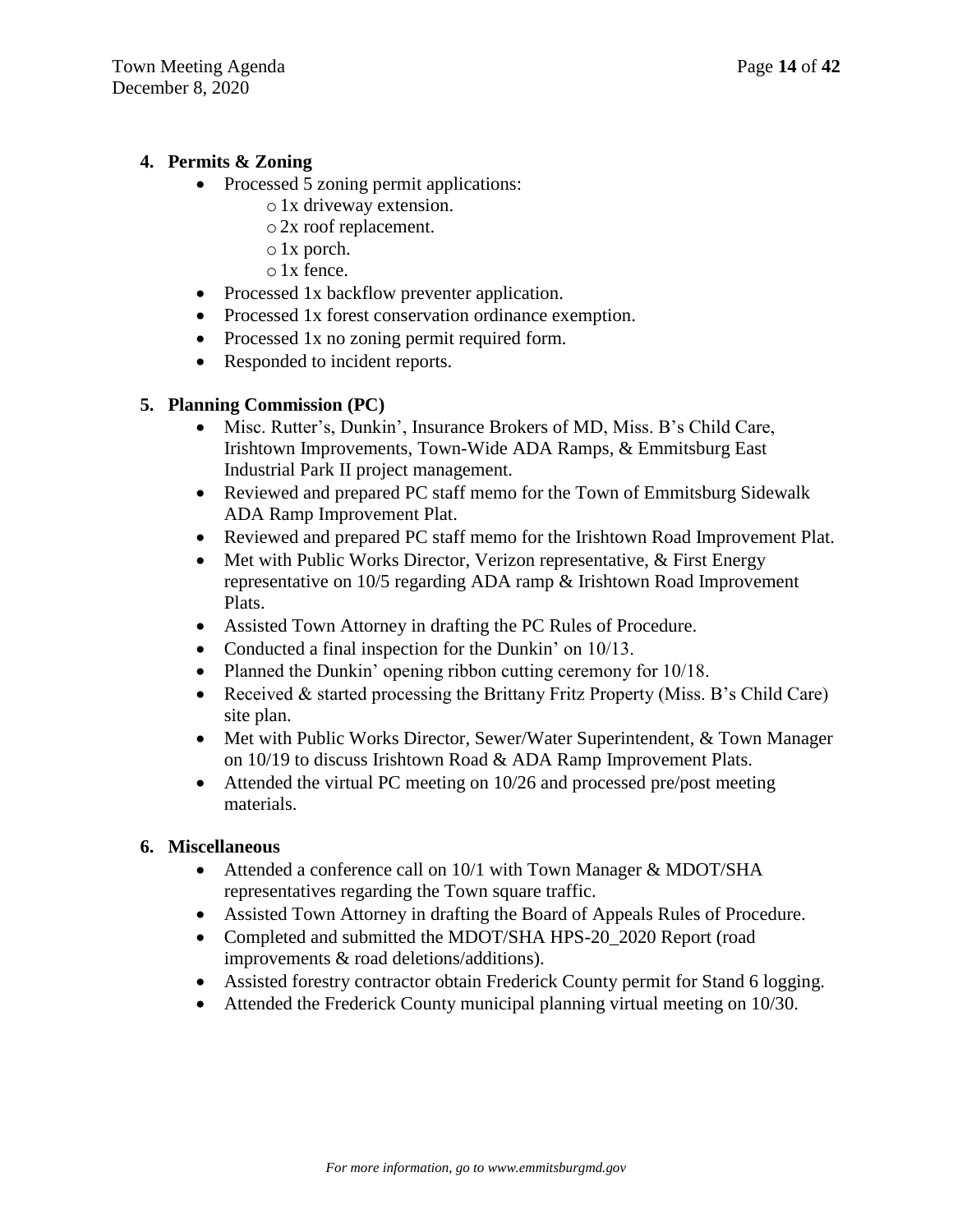## **E. COMMISSIONER COMMENTS**

### **F. MAYOR'S COMMENTS**

Meetings attended since the November 2, 2020 Town Meeting: November  $2<sup>nd</sup>$ , Town regularly scheduled meeting - virtual. November 11<sup>th</sup>, Veterans Day observances, joined American Legion – VFW honor Guard, Mayor Briggs and Commissioners. November 12<sup>th</sup>, Thursday, meeting with Tonya L. Hoover, U.S. Deputy Fire Administrator, U.S. Fire Administration. November 13th, Friday, Zoom meeting with Commissioner Davis, Dr. Franklin, Dr. Simmons, William Davies – Finance, and Robert Brennan - Development. November 16th, Monday, Weekly COVID-19 update on channel 99 & social media, Mayor Don Briggs and MS. Amber Madigan, Principal, Emmitsburg Elementary School. November 16<sup>th</sup>, Monday receive County Municipalities Impact Award for the Small Business and Entrepreneurship from Jodie Bollinger, Director of Business Retention & Expansion. Category, "...for providing interested businesses owners, a list of local, state, and federal incentives and showing business owners list of open

November 18th, Wednesday evening, closed session. Mayor, staff, and Commissioner.

properties."

December 2nd Tuesday, Weekly COVID-19 update on channel 99 & social media, Mayor Don Briggs and Ed Hinde, Executive Director, Student Homelessness Initiative Partnership (SHIP) of Frederick County.

- December 2<sup>nd</sup>, Wednesday, Weekly COVID-19 update on channel 99 & social media, Mayor Don Briggs and Ed Hind, Exec Director, Student Homelessness Initiative Partnership (SHIP).
- December 7<sup>th</sup>, Monday, 6 pm, Town Christmas tree lighting. 6 pm, Mayor, staff, and commissioners.

December 7<sup>th</sup>, Monday, 6;30 pm, 32<sup>nd</sup> Night of Spirit of Christmas at Carriage House Inn.

December  $8<sup>th</sup>$ , Tuesday, 7:30 pm, town regularly scheduled meeting- virtual.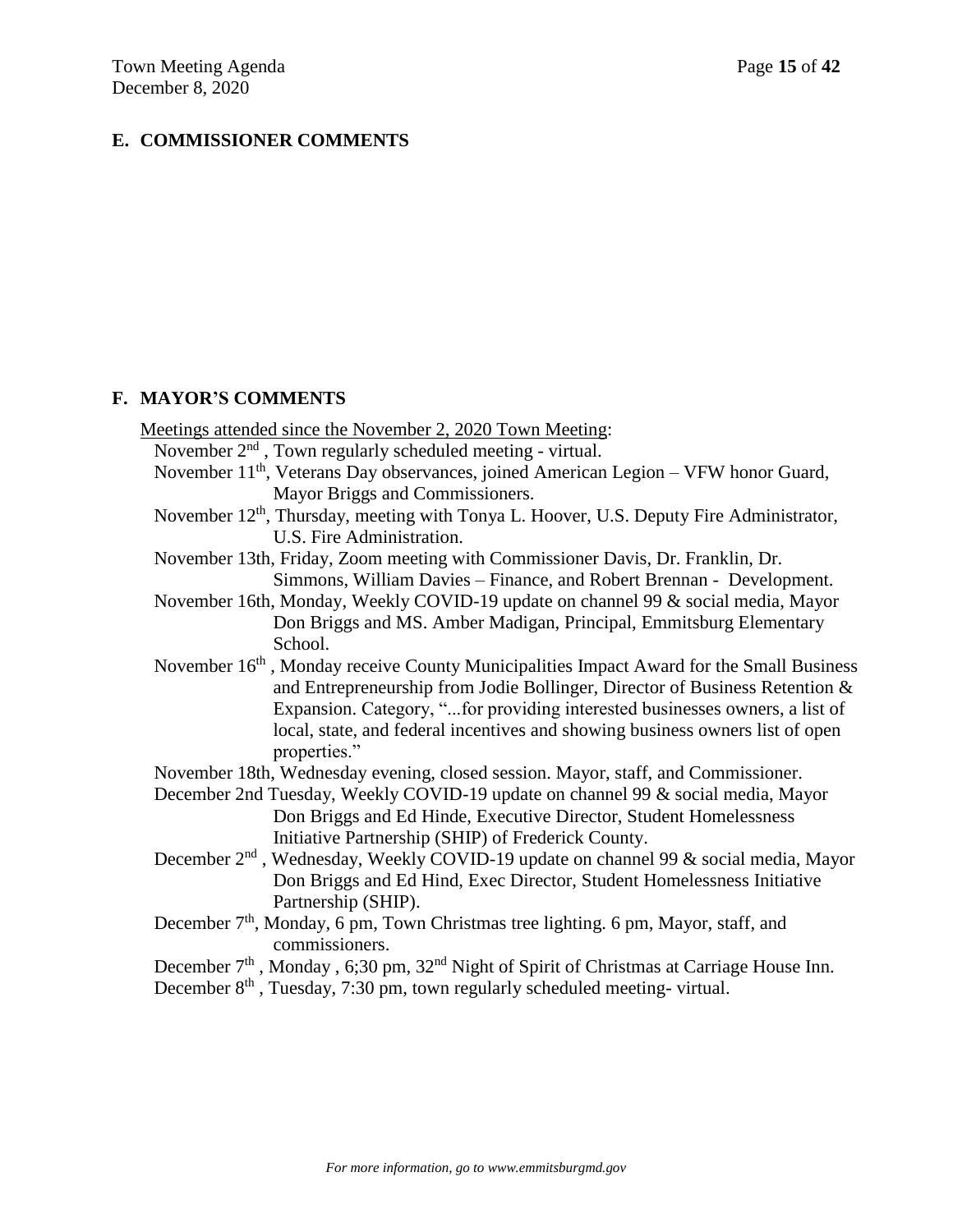# **G. PUBLIC COMMENTS**

## **H. ADMINISTRATIVE BUSINESS**

**(a) Free holiday metered parking for consideration:** Presentation by Mayor Briggs at the town meeting.

Mayor Briggs & Town Staff Recommendation: For the Holiday Season, free metered parking from Friday, December 11, 2020 to Saturday, January 2, 2021.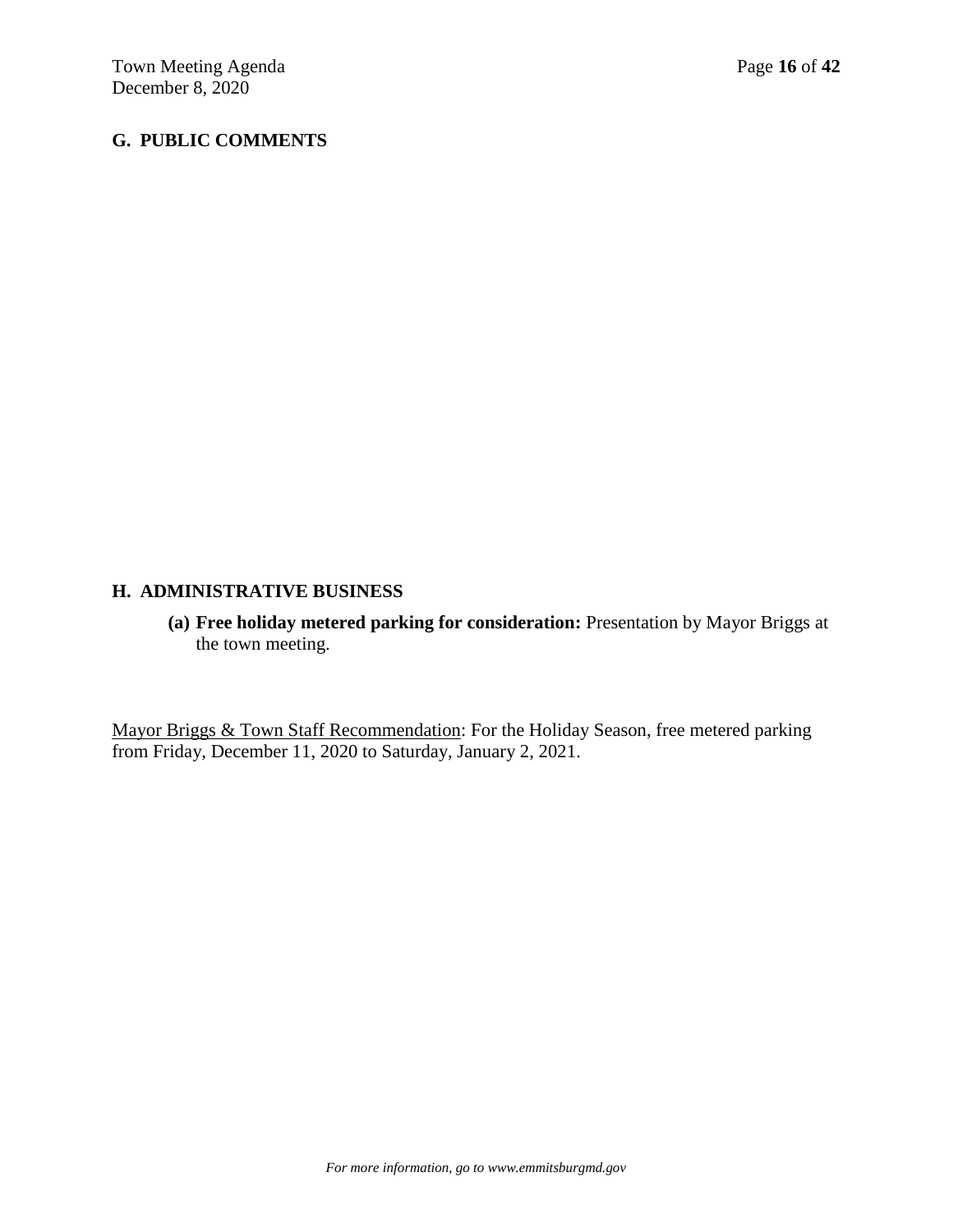# **I. CONSENT AGENDA**

## **I. Board of Appeals (3-year term)**

Appointment of Stephen Starliper as an Alternate to the Board of Appeals for consideration.

Term: December 7, 2020 - December 7, 2023.

# **II. Citizens Advisory Committee (2-year term)**

- Re-appointment of Conrad Weaver, Tricia Sheppard and Will Sheppard to the Citizen's Advisory Committee. Term: 07/15/2019 to 07/15/2021
- Re-appointment of Jennifer Joy and Mark Walker to the Citizen's Advisory Committee. Term: 11/07/2020 to 11/07/2022

# **J. TREASURER REPORT**

## **Town of Emmitsburg CASH ACTIVITY as of November 23, 2020**

| \$5,361,641           | Cash Balance November 1, 2020    |
|-----------------------|----------------------------------|
| 366,877<br>$-251,395$ | Deposits<br>Withdrawals          |
| \$5,477,123           | <b>Operating Balance Forward</b> |

# **Top 10 Check Amounts:**

| Amount   | <b>Vendor Name</b>                      | <b>Description</b>                             | <b>Check Date</b> | <b>Check Number</b> |
|----------|-----------------------------------------|------------------------------------------------|-------------------|---------------------|
| \$61,000 | <b>Frederick County Paving</b>          | <b>Paving Community Park</b>                   | 11.10.20          | 41638               |
| 26,172   | State Highway<br>Administration         | <b>Water Line Relocation</b>                   | 11.04.20          | 41626               |
| 18,569   | MD Dept of Budget $\&$<br>Mgmt          | Oct 20 Health Insurance                        | 11.04.20          | 41616               |
| 11,183   | <b>UGI Energy Services</b>              | Sep 20 Solar Field #1                          | 11.10.20          | 41656               |
| 10,947   | <b>UGI Energy Services</b>              | Sep 20 Solar Field #2                          | 11.10.20          | 41656               |
| 9,192    | Fox & Associates                        | <b>ADA Sidewalk</b>                            | 10.28.20          | 41588               |
| 8,000    | Deleon & Stang                          | <b>FY20 Audit Services</b>                     | 11.10.20          | 41632               |
| 7,066    | Republic Services                       | Nov 20 Refuse Services                         | 11.10.20          | 41653               |
| 5,149    | <b>Frederick County</b><br><b>DUSWM</b> | Oct 20 Tipping Fees                            | 11.10.20          | 41634               |
| 4,795    | RK&K                                    | <b>Creamery Road Pumping</b><br><b>Station</b> | 10.28.20          | 41605               |

*Check dates 10.28.20 to 11.23.20*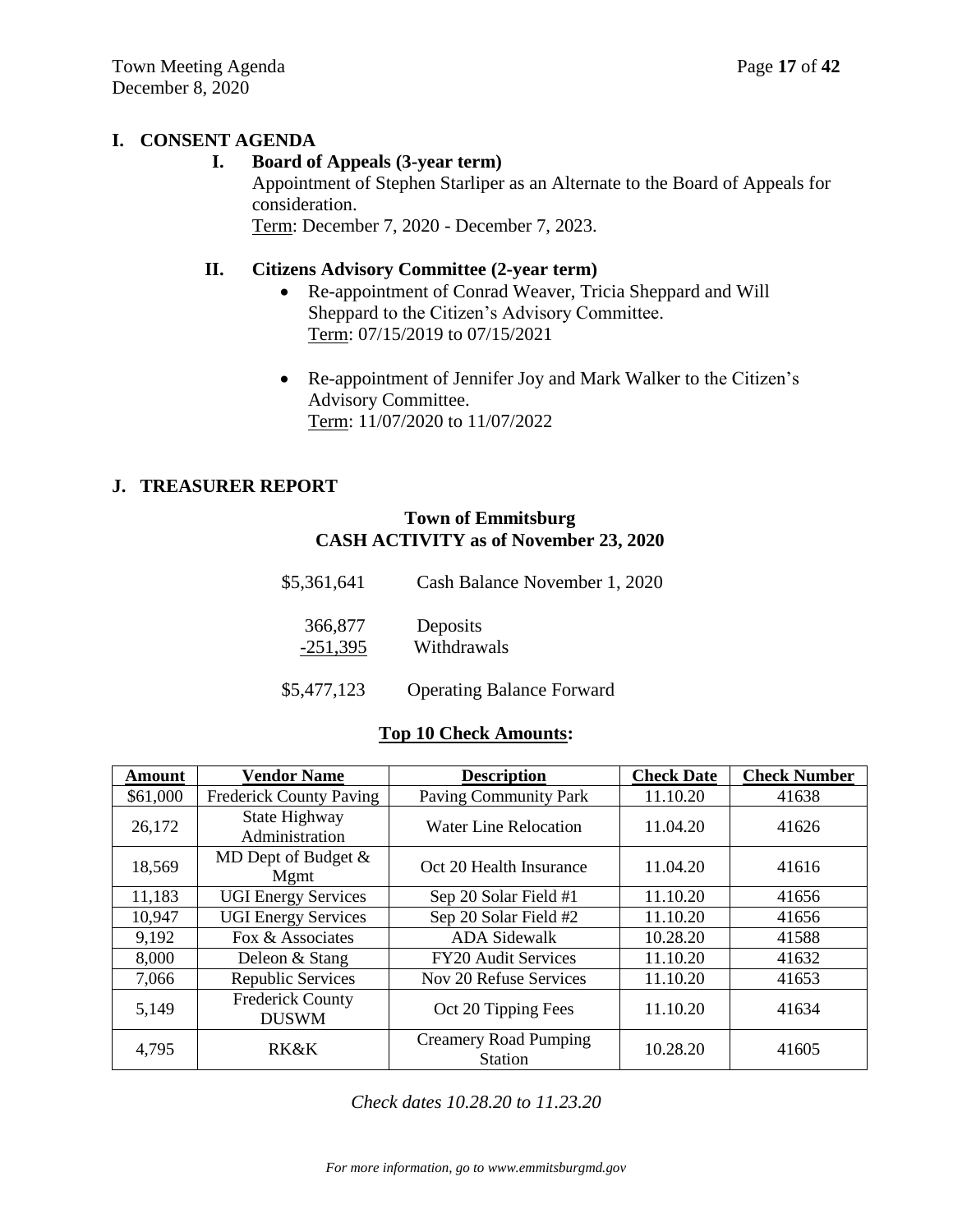# **K. PLANNING COMMISSION REPORT:** Presentation at the meeting.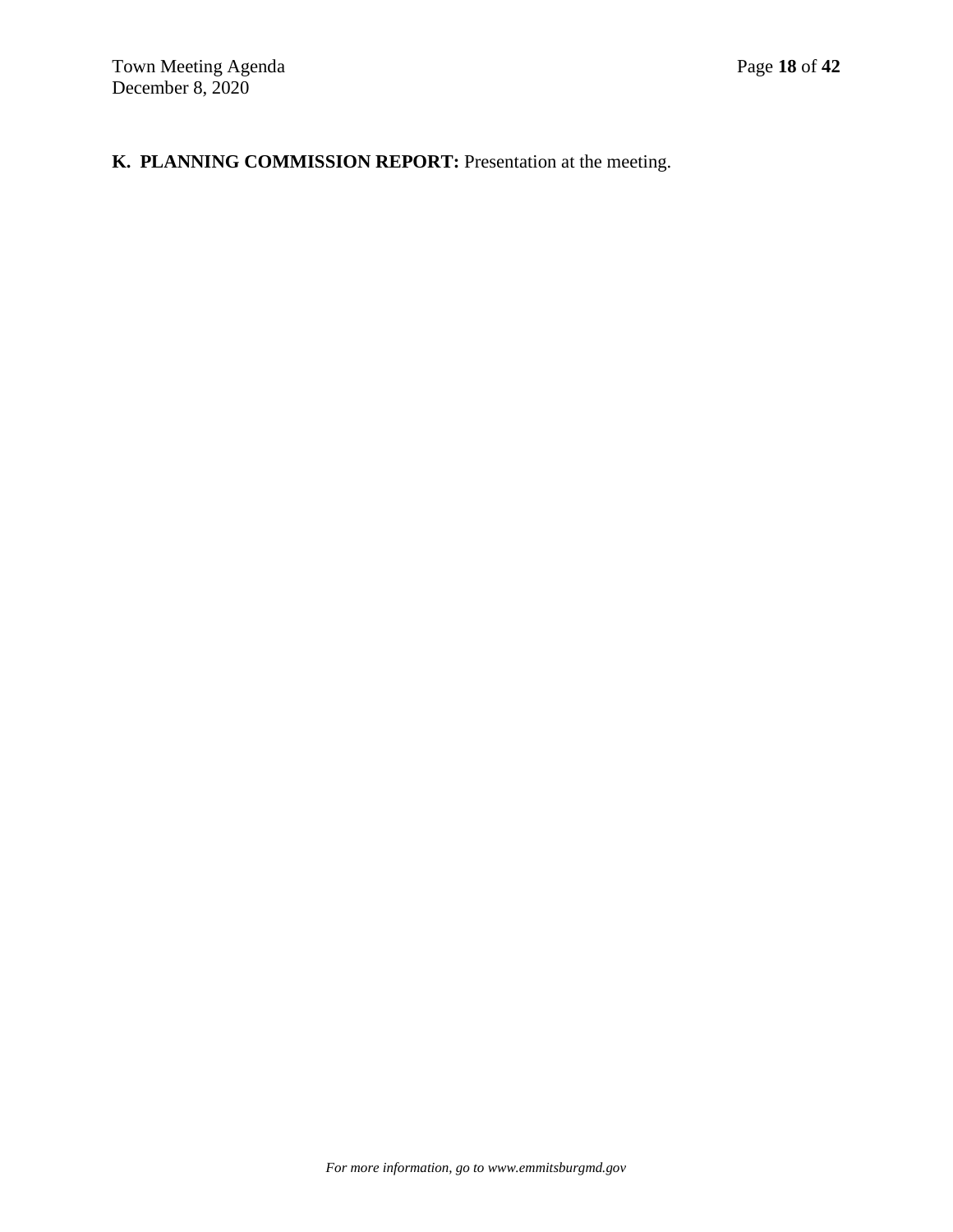## **L. AGENDA ITEMS:**

**AGENDA ITEM# 1. Forward proposed Ordinance 2021-01 (Subdivision Amendment – Parks/Rec/Open Space Requirements) to the Planning Commission for review and comment and set public hearing for January 4, 2021 for consideration**: Presentation at meeting by town staff.

ORDINANCE SERIES: 2021 Page 1 of 12 ORD. NO: 21 – 01

### AN ORDINANCE TO AMEND TITLE 16 OF THE CODE OF EMMITSBURG ENTITLED **SUBDIVISIONS**

\*\*\*\*\*\*\*\*\*\*\*\*\*\*\*\*\*\*\*\*\*\*\*\*\*\*\*\*\*\*\*\*\*\*\*\*\*\*\*\*\*\*\*\*\*\*\*\*\*\*\*\*\*\*\*\*\*\*\*\*\*\*\*\*\*\*\*\*\*\*\*\*\*\*\*\*\*\*\*\*\*\*\*\*\* **BE IT RESOLVED, ENACTED AND ORDAINED** by the Mayor and Board of Commissioners of the Town of Emmitsburg, Maryland, pursuant to the authority granted to them by the laws of Maryland and the Charter of the Town of Emmitsburg, that Title 16, Section 16.16.100 of the Emmitsburg Municipal Code, be amended as follows:

New language is indicated by being in **BOLD, CAPITAL LETTERS,** and deleted language is designated by being in *[brackets and strike out]*.

Chapter 16.16 – Design Standards.

16.16.100 – [Required] **PARK,** recreation**, AND OPEN SPACE REQUIREMENTS.** [areas to be

dedicated.]

[A. In all residential developments at least ten percent (10%) of the entire tract of land to be developed must be reserved for recreational use plus a fee of two hundred dollars (\$200.00) per lot paid, or in the case of multifamily dwellings two hundred dollars (\$200.00) per dwelling unit paid. Said land shall be conveyed to the Town government of Emmitsburg. One fourth (1/4<sup>th</sup>) of the dedicated land area must be outside the one hundred (100) year floodplain.

B. Where ten percent (10%) would be less than one-half (1/2) acre, a fee of four hundred dollars \$400.00 per lot, to be used toward the development of existing recreational areas, shall be assessed in lieu of the land area. The Mayor and Board of Commissioners also reserve the right to impose the four hundred dollars \$400.00 per lot assessment on those subdivisions, when in their judgement the creation of additional open space (recreational) area is neither warranted or desirable. Areas that are to be reserved shall be shown on the plat and approved by the Mayor and Board of Commissioners.

C. All open space shall have access to a street and be reasonably located to be accessible to the neighborhood. In all instances, a minimum of eighty-five percent (85%) of the open space shall be suitable for dry ground active recreational uses. The Town may require the developer to make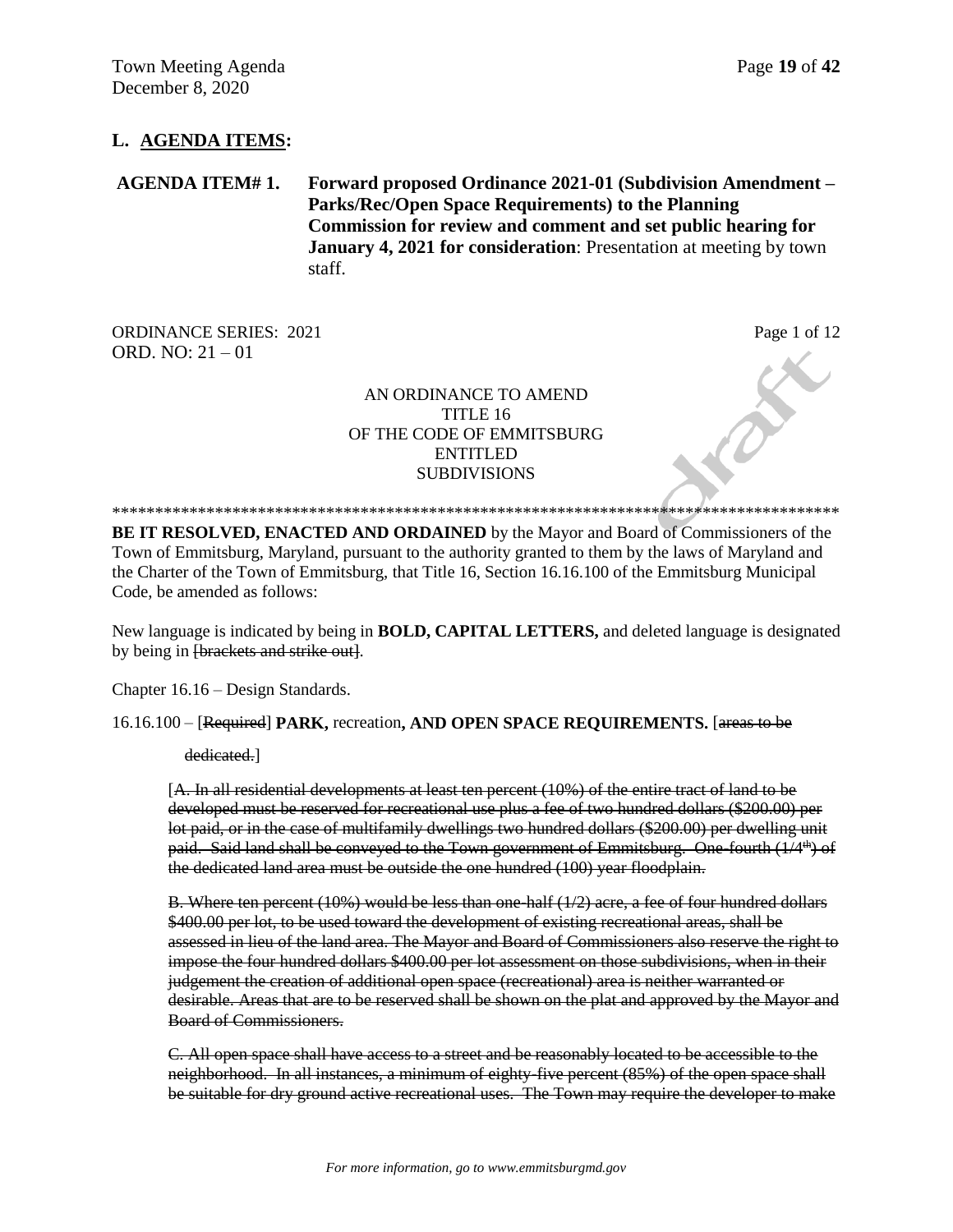adequate provisions for maintenance of the open space. No open space so dedicated may be used for purposes of afforestation or reforestation without the prior approval of the Planning Commission and the Town Council.]

**A. PURPOSE.**

**THE PURPOSE OF THIS SECTION IS TO REGULATE THE USE AND DEVELOPMENT OF LAND TO ASSURE THAT NEW DEVELOPMENTS PROVIDE FOR THE HEALTH, SAFETY, AND WELFARE OF FUTURE RESIDENTS BY PROVIDING LAND FOR PARKS, RECREATION, AND OPEN SPACE WITHIN THE TOWN OF EMMITSBURG IN AREAS BEING NEWLY DEVELOPED OR REDEVELOPED FOR RESIDENTIAL PURPOSES AND TO FAIRLY APPORTION COSTS NECESSARY TO SERVE THE RESIDENTS OF NEW AND REEVELOPED RESIDENTIAL AREAS BASED ON NEED CREATED BY THESE PROJECTS.**

- **B. RULES OF CONSTRUCTION.**
	- **1. THE PROVISIONS OF THIS SECTION SHALL BE LIBERALLY CONSTRUED TO EFFECTIVELY CARRY OUT ITS PURPOSE IN THE INTEREST OF THE PUBLIC HEALTH, SAFETY, AND WELFARE.**
	- **2. FOR THE PURPOSES OF ADMINISTRATION AND ENFORCEMENT, UNLESS OTHERWISE STATED IN THIS SECTION, THE FOLLOWING RULES OF CONSTRUCTION APPLY TO THIS SECTION:**
		- **A. IN CASE OF ANY DIFFERENCE OF MEANING OR IMPLICATION BETWEEN THE TEXT OF THIS SECTION AND ANY CAPTION, ILLUSTRATION, SUMMARY TABLE, OR ILLUSTRATIVE TABLE, THE TEXT SHALL CONTROL.**
		- **B. THE WORD "SHALL" IS ALWAYS MANDATORY AND NOT DISCRETIONARY; THE WORD "MAY" IS PERMISSIVE.**
		- **C. WORDS USED IN THE PRESENT TENSE SHALL INCLUDE THE FUTURE; AND WORDS USED IN THE SINGULAR NUMBER SHALL INCLUDE THE PLURAL, AND THE PLURAL THE SINGULAR, UNLESS CONTEXT CLEARLY INDICATES THE CONTRARY.**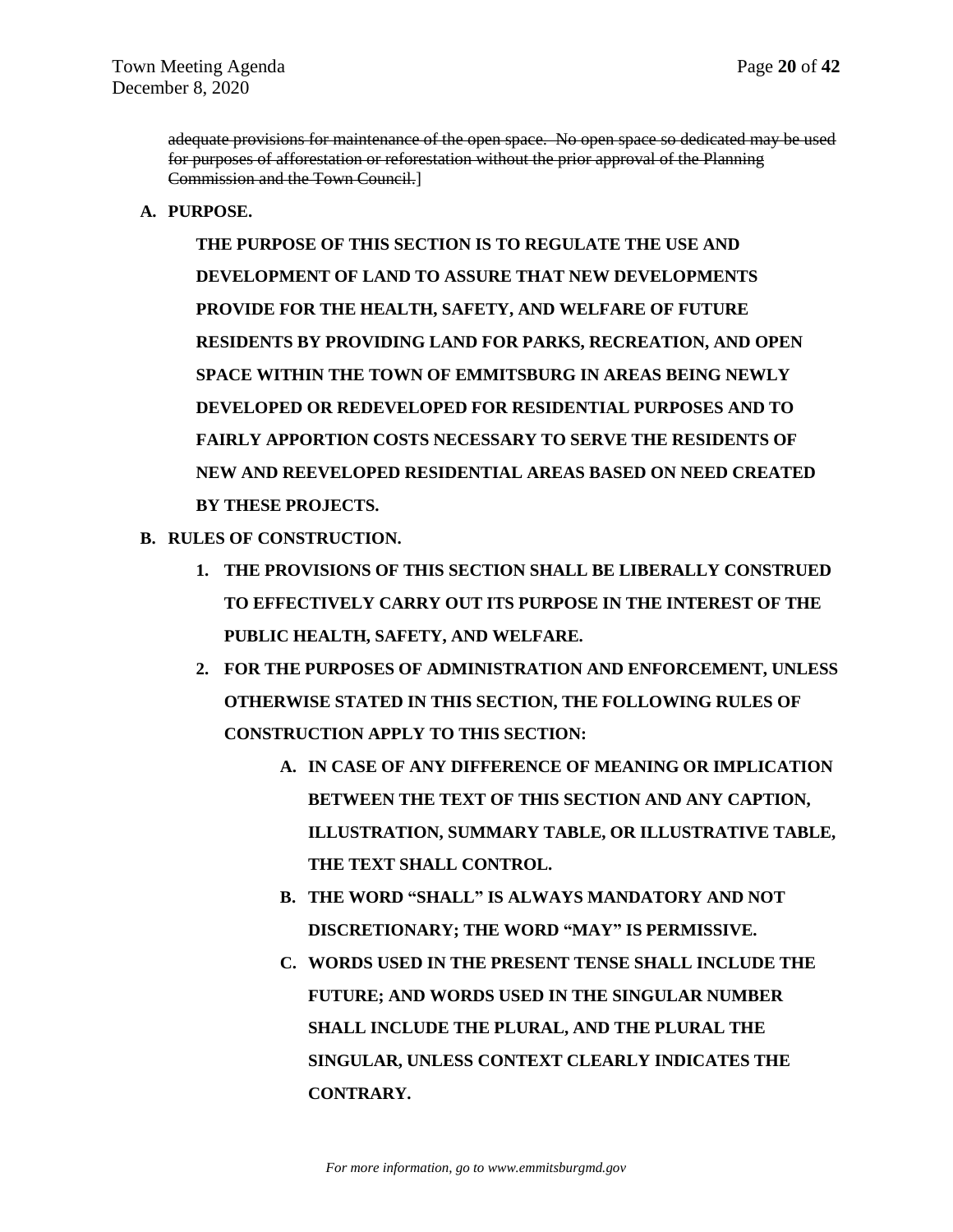- **D. THE PHASE "USED FOR***"* **INCLUDES "ARRANGED FOR", "DESIGNED FOR", "MAINTAINED FOR", OR "OCCUPIED FOR".**
- **E. THE WORD "PERSON***"* **INCLUDES AN INDIVIDUAL, A CORPORATION, A LIMITED LIABILITY COMPANY, A PARTNERSHIP, AN INCORPORATED ASSOCIATION, OR ANY OTHER LEGAL ENTITY.**
- **F. UNLESS THE CONTEXT CLEARLY INDICATES THE CONTRARY, WHERE A REGULATION INVOLVES TWO (2) OR MORE ITEMS, CONDITIONS, PROVISIONS, OR EVENTS CONNECTED BY THE CONJUNCTION "AND", "OR", OR "EITHER… OR***"***, THE CONJUNCTION SHALL BE INTERPRETED AS FOLLOWS:**
	- **1. "AND***"* **INDICATES THAT ALL THE CONNECTED TERMS, CONDITIONS, PROVISIONS, OR EVENTS SHALL APPLY.**
	- **2. "OR***"* **INDICATES THAT THE CONNECTED TERMS, CONDITIONS, PROVISIONS, OR EVENTS MAY APPLY SINGLY OR IN ANY COMBINATION.**
	- **3. "EITHER…OR***"* **INDICATES THAT THE CONNECTED ITEMS, CONDITIONS, PROVISIONS OR EVENTS SHALL APPLY SINGLY BUT NOT IN COMBINATION.**
- **G. THE WORD** *"***INCLUDES***"* **SHALL NOT LIMIT A TERM TO THE SPECIFIC EXAMPLE BUT IS INTENDED TO EXTEND ITS MEANING TO ALL OTHER INSTANCES OR CIRCUMSTANCES OF LIKE KIND OR CHARACTER.**
- **H. "ZONING ADMINISTRATOR" MEANS THE ZONING ADMINISTRATOR OR THE MUNICIPAL OFFICIAL(S) HE/SHE MAY DESIGNATE TO CARRY OUT THE ADMINISTRATION OF THE SECTION.**
- **C. DEFINITIONS.**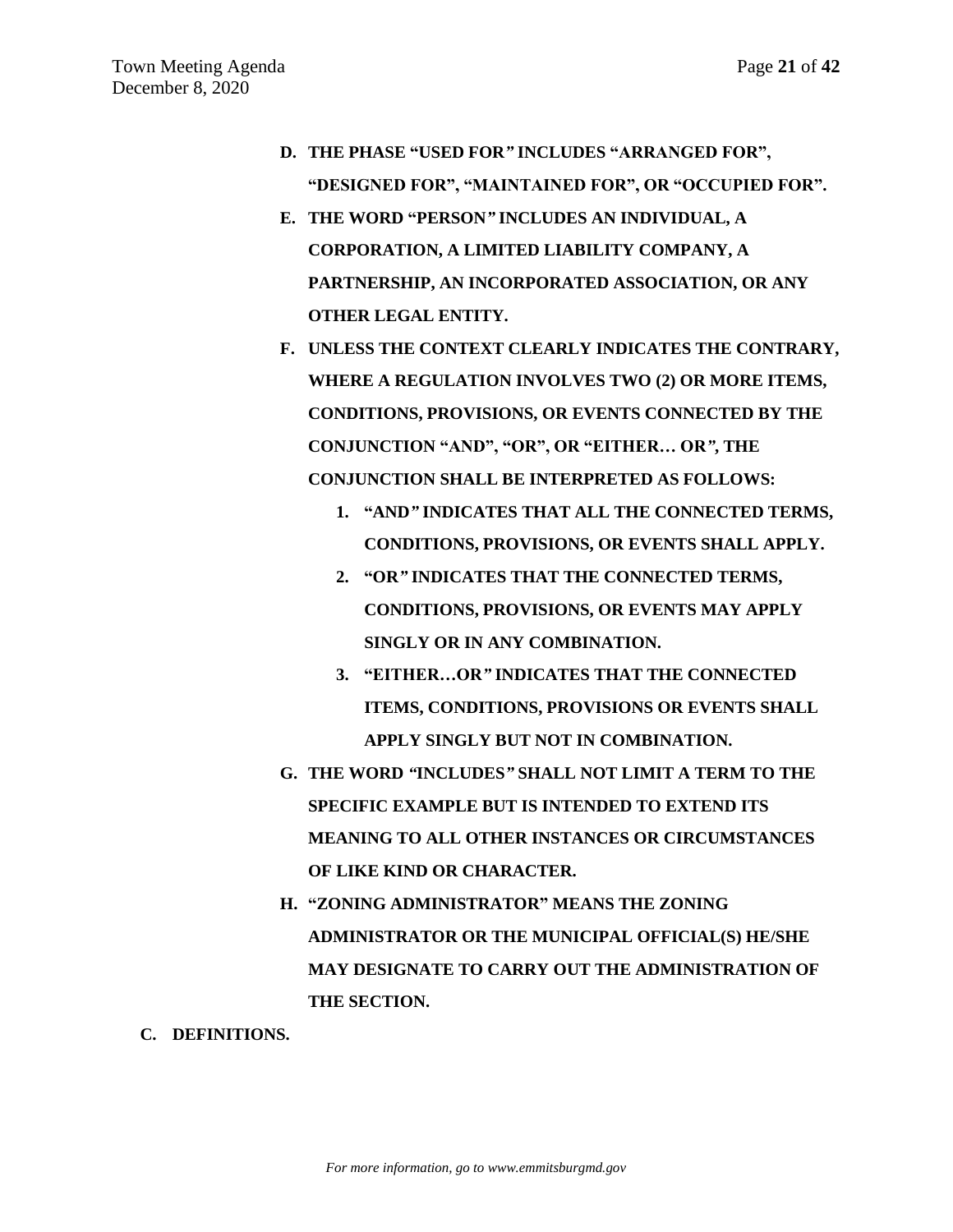- **1. A "CAPITAL IMPROVEMENT***"* **INCLUDES PARKS PLANNING, LAND ACQUISITION, SITE IMPROVEMENTS, BUILDINGS, AND EQUIPMENT BUT EXCLUDES MAINTENANCE AND OPERATION.**
- **2.** *"***DEVELOPMENT ORDER***"* **MEANS A REGULATORY APPROVAL BY THE TOWN OF EMMITSBURG.**
- **3. A "DWELLING UNIT***"* **OR "UNIT" MEANS A ROOM OR GROUP OF ROOMS WHICH ARE ARRANGED, DESIGNED, OR USED AS A DWELLING FOR THE OCCUPANCY OF ONE (1) FAMILY CONTAINING SLEEPING, BATHROOM, AND KITCHEN FACILITIES.**
- **4.** *"***MULTIPLE-FAMILY DWELLING***"* **MEANS A STRUCTURE DESIGNED FOR OR OCCUPIED BY THREE (3) OR MORE FAMILIES WITH SEPARATE HOUSEKEEPING AND COOKING FACILITIES FOR EACH BUT EXCLUDING TOWNHOMES.**
- **5.** *"***SINGLE-FAMILY ATTACHED DWELLING***"* **INCLUDES DUPLEXES AND TOWNHOMES, EXCLUDING CONDOMINIUMS.**
- **6. A "SINGLE-FAMILY DETACHED DWELLING***"* **IS A ONE-FAMILY DWELLING.**
- **7. "FAMILY" MEANS ONE OR MORE PEOPLE WHO OCCUPY A SINGLE DWELLING.**
- **8.** *"***PRIVATE RECREATIONAL FACILITY***"* **IS ANY RECREATIONAL FACILITY WHICH IS NOT OWNED BY OR DEDICATED TO AND ACCEPTED BY THE TOWN OF EMMITSBURG.**
- **9.** *"***RECREATIONAL FACILITY IMPROVEMENTS***"* **CONSIST OF THE ACQUISITION AND INSTALLATION OF EQUIPMENT, BUILDING CONSTRUCTION, GRADING, LANDSCAPING, AND EXTENSION OF SERVICES. THESE IMPROVEMENTS INCLUDE ONLY THOSE ACTIVITIES THAT ARE DIRECTLY ASSOCIATED WITH THE DEVELOPMENT OF THE PROPOSED RECREATIONAL FACILITIES.**
- **10.** *"***DEVELOPER***"* **MEANS ANY PERSON, INDIVIDUAL, FIRM, PARTNERSHIP, LIMITED LIABILITY COMPANY, ASSOCIATION, CORPORATION, ESTATE,**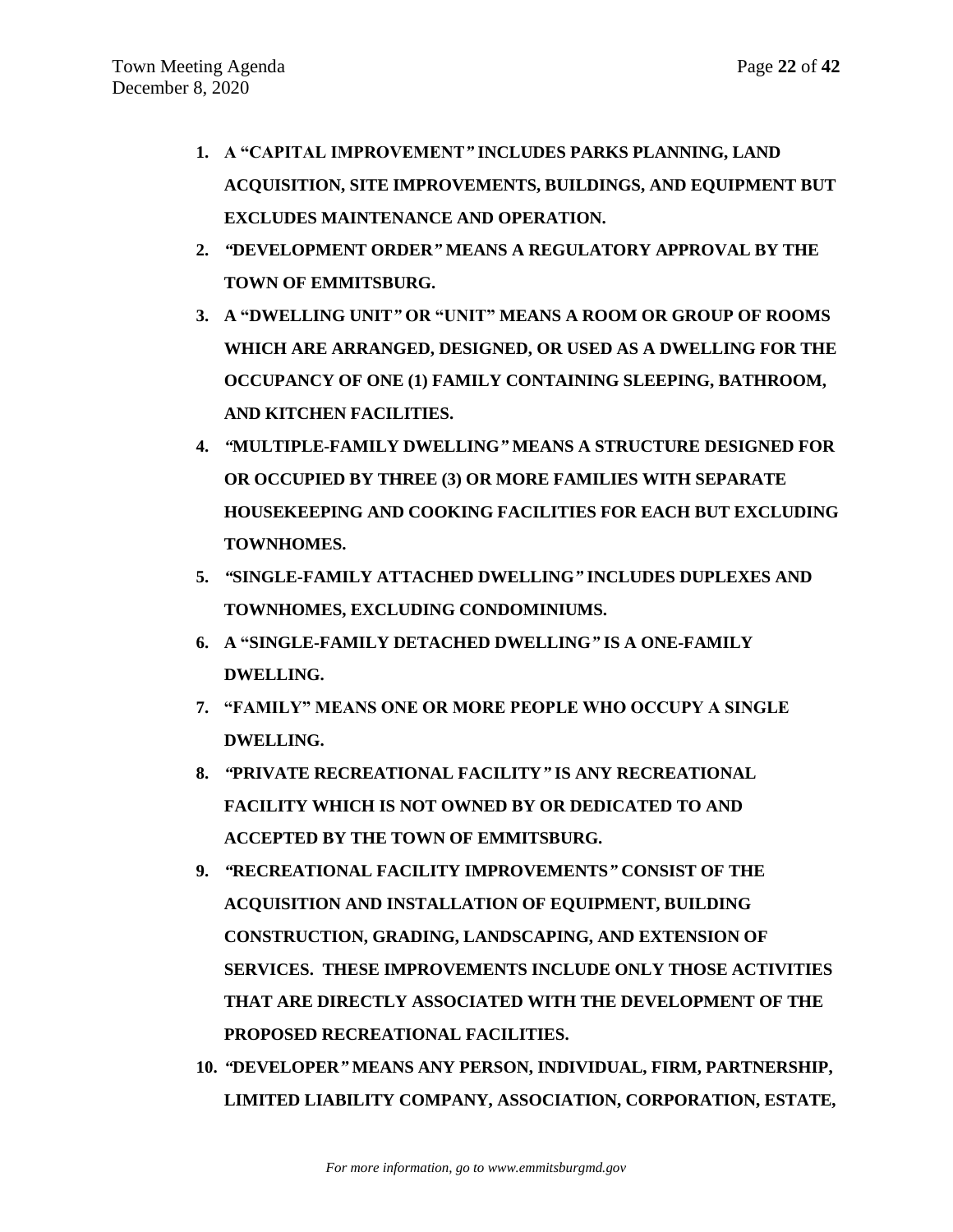**TRUST, OR OTHER ENTITY ACTING OR PROPOSING TO SUBDIVIDE LAND FOR THE CONSTRUCTION OF ANY OF THE RESIDENTIAL BUILDINGS.** 

- **11.** *"***PARK***"* **MEANS ANY NEIGHBORHOOD PARK THAT HAS RECREATIONAL FACILITY IMPROVEMENTS.**
- **12. "PARKLAND" INCLUDES PARKS, OPENSPACE, MULTI-USE TRAILS, AND PRIVATE RECREATIONAL FACILITIES.**
- **13. "OPENSPACE" MEANS AN OPEN GREEN AREA WITHOUT RECREATIONAL FACILIITIES BUT MAY INCLUDE STRUCTURES SUCH AS GAZEBOS OR PICNIC TABLES/PAVILIIONS.**
- **D. REQUIREMENT OF DEDICATION OF PUBLIC PARKLAND.**
	- **1. ANY DEVELOPER WHO, AFTER \_\_\_\_\_\_\_\_\_\_\_\_\_ \_\_\_, 2021, SEEKS TO DEVELOP LAND FOR RESIDENTIAL PURPOSES WITHIN THE TOWN OF EMMITSBURG SHALL BE REQUIRED TO PROVIDE PARKLAND OR PAY A FEE IN LIEU AS DETERMINED BY THE PLANNING COMMISSION. THE DEVELOPER MAY PROPOSE PARKS, OPEN SPACE OR MULTI-USE TRAILS. THE DEVELOPER SHALL OFFER TO DEDICATE PUBLIC PARKLAND IN CONNECTION WITH ITS RESIDENTIAL DEVELOPMENT. IF THE OFFER IS DECLINED, PRIVATE OWNERSHIP SHALL BE REQUIRED AND REFLECTED ON ALL RECORDED PLATS.**
	- **2. NO NEW SUBDIVISION PLATS OR SITE PLANS FOR RESIDENTIAL DEVELOPMENT SHALL BE APPROVED UNLESS AND UNTIL THE PROVISIONS OF THIS SECTION ARE MET.**
	- **3. ACCEPTANCE OF ANY DEDICATION SHALL BE AT THE OPTION OF THE MAYOR AND BOARD OF COMMISSIONERS. THE DECISION OF THE MAYOR AND THE BOARD OF COMMISSIONERS TO ACCEPT OR REJECT DEDICATION SHALL BE CONCLUSIVE. IN DETERMINING WHETHER TO ACCEPT OR REJECT LAND OFFERED FOR DEDICATION, THE MAYOR AND BOARD OF COMMISSIONERS SHALL CONSIDER THE**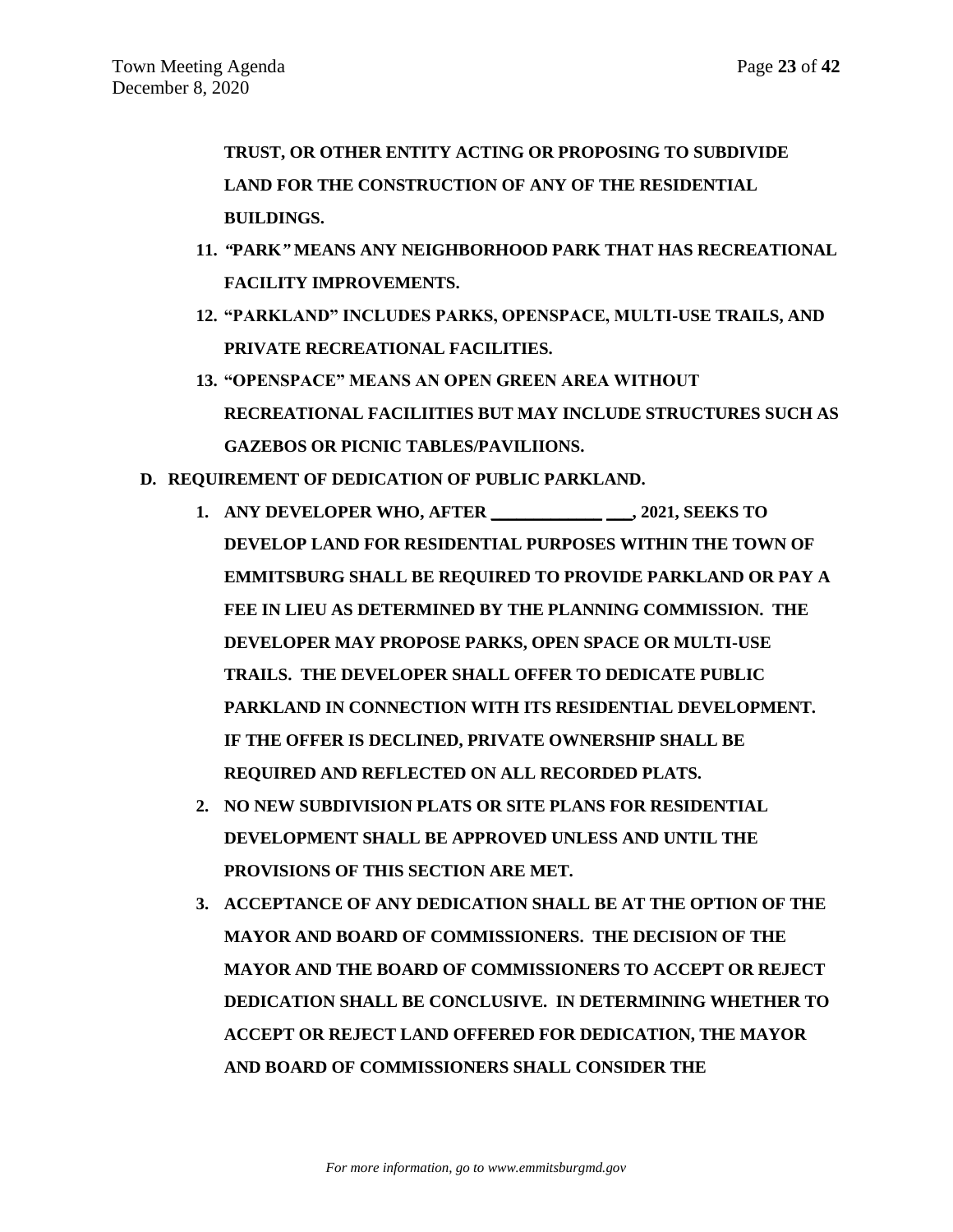# **RECOMMENDATIONS OF THE PLANNING COMMISSION AND THE FOLLOWING FACTORS:**

- **A. LOCATION. PARKLAND MUST BE CONTIGUOUS WITH THE SUBDIVISION LAND TO BE DEVELOPED. WHEN PARKLAND EXISTS ADJACENT TO THE TRACT TO BE SUBDIVIDED, THE DEDICATED LAND SHALL BE LOCATED TO ADJOIN AND ENLARGE THE EXISTING PARKLAND.**
- **B. ACCESS. AT LEAST ONE SIDE OF THE DEDICATED PARKLAND SHALL ABUT A PUBLIC STREET FOR THE MINIMUM REQUIRED LOT WIDTH. NO ROADWAYS SHALL TRAVERSE THE DEDICATED LAND. PARKLAND MUST BE ACCESSIBLE TO PEDESTRIANS, WITH SIDEWALKS OR MULTIUSE TRAILS, NECESSARY FOOT BRIDGES OR TUNNELS OR OTHER MEANS TO BE PROVIDED BY THE DEVELOPER, INCLUDING ROADS OR EASEMENTS. THE DEDICATED PARKLAND SHALL BE ACCESSIBLE TO UTILITIES SUCH AS ELECTRIC, SEWER, AND WATER.**
- **C. SLOPE. NOT MORE THAN TWENTY PERCENT (20%) OF THE OFFERED LAND SHALL BE LOCATED IN A FLOODPLAIN OR EXCEED A SLOPE IN EXCESS OF EIGHT PERCENT (8%).**
- **D. SIZE. THE DEDICATED PARKLAND SHALL BE PART OF A CONTIGUOUS TRACT OF AT LEAST THREE ACRES AND NEVER LESS THAN THE MINIMUM LOT SIZE FOR THE UNDERLYING ZONING DISTRICT UNLESS THE LAND SHALL BE DEVELOPED AS A MULTI-USE TRAIL. THE LAND MAY BE ONE PARCEL OR A NUMBER OF PARCELS STRATEGICALLY LOCATED, AS SUBJECT TO APPROVAL BY THE PLANNING COMMISSION.**
- **E. EQUIPMENT. EACH PARK PROPOSED FOR DEDICATION SHALL BE PROVIDED WITH MODERN RECREATIONAL**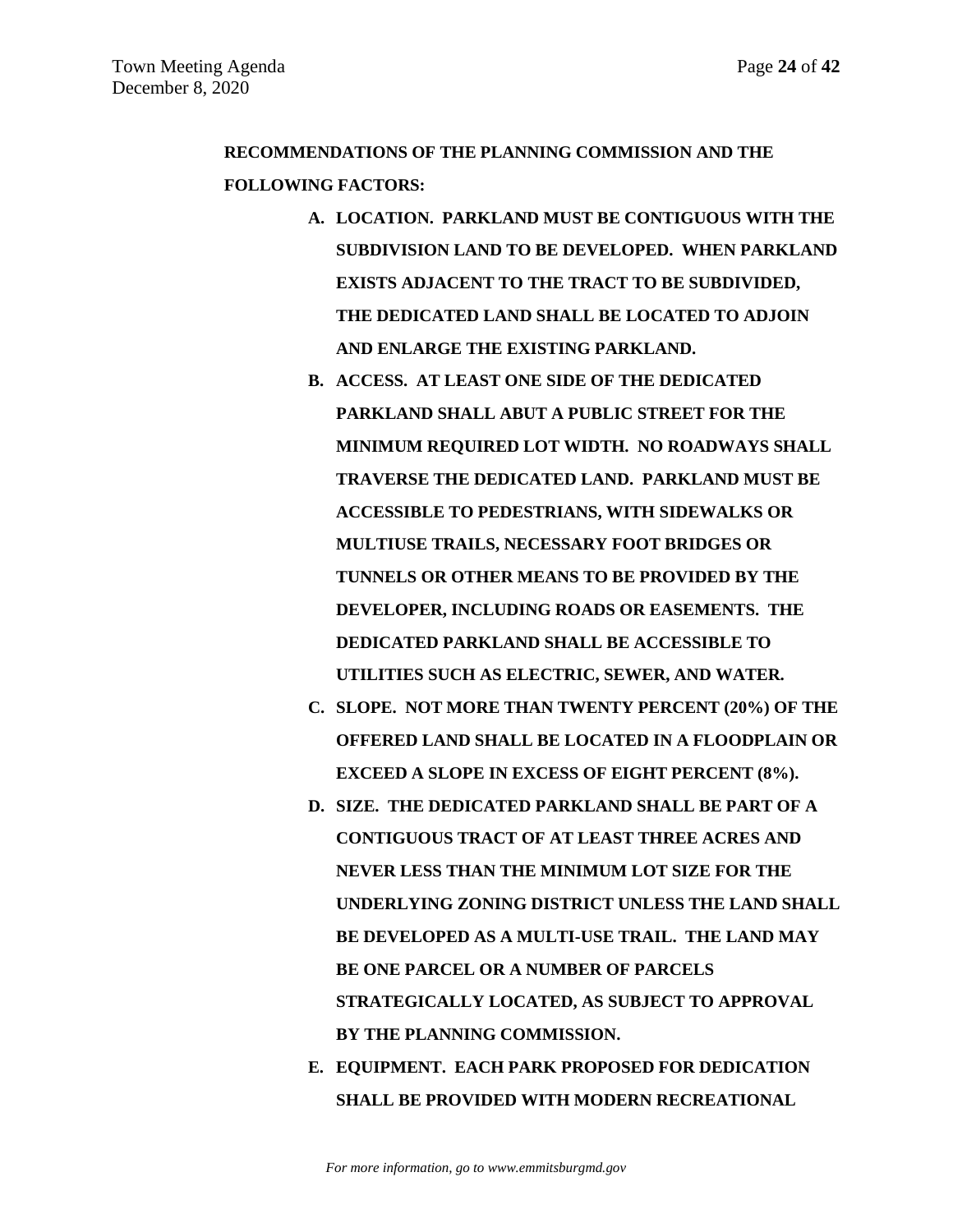**EQUIPMENT AT THE EXPENSE OF THE DEVELOPER. RECREATIONAL EQUIPMENT SHALL BE SUBJECT TO APPROVAL BY THE PLANNING COMMISSION.**

- **F. PARKING. ON-SITE PARKING SHALL NOT BE REQUIRED, PROVIDED THAT THE RECREATIONAL AREA IS WITHIN A ONE-HALF (1/2) MILE RADIUS OF SEVENTY-FIVE PERCENT (75%) OF THE DWELLING UNITS TO BE SERVED. OTHERWISE, ONE (1) SPACE SHALL BE REQUIRED FOR EACH FIVE (5) DWELLING UNITS TO BE SERVED BY SAID FACILITIES THAT AREA LOCATED OUTSIDE THE HALF MILE RADIUS. PARKING MAY BE INCLUDED IN THE AREA CALCULATION.**
- **G. SIDEWALKS/MULTIUSE TRAILS. SIDEWALKS OR MULTI-USE TRAILS SHALL BE INSTALLED TO PROVIDE SAFE TRAVEL AREAS FOR PEDESTRIANS FROM THE DWELLING UNITS SERVED BY THE PARKLAND TO THE PARKLAND.**
- **H. LANDSCAPING. NO EXPOSED DIRT SURFACES ARE PERMITTED, EXCEPT FOR A SOFTBALL/BASEBALL FIELD. ALL UNUSED AREAS SHALL BE PLANTED AND MAINTAINED IN GRASS OR OTHER TYPICAL GROUND COVER. FLOWERS ARE ENCOURAGED. SHADE TREES ARE MANDATORY AND SHALL BE SUBJECT TO A SPECIFIC TREE PLANTING PLAN, VARYING WITH THE SIZE AND OTHER SITE CHARACTERISTICS.**
- **I. CONDITION. UNDER NO CIRCUMSTANCES WILL UNCLAIMED OR DERELICT LAND, SUCH AS MARSHES, SWAMPS, OR WETLANDS, COMPRISING MORE THAN TWENTY PERCENT (20%) OF THE TOTAL PROPOSED RECREATIONAL SPACE, BE ACCEPTABLE. THE LAND**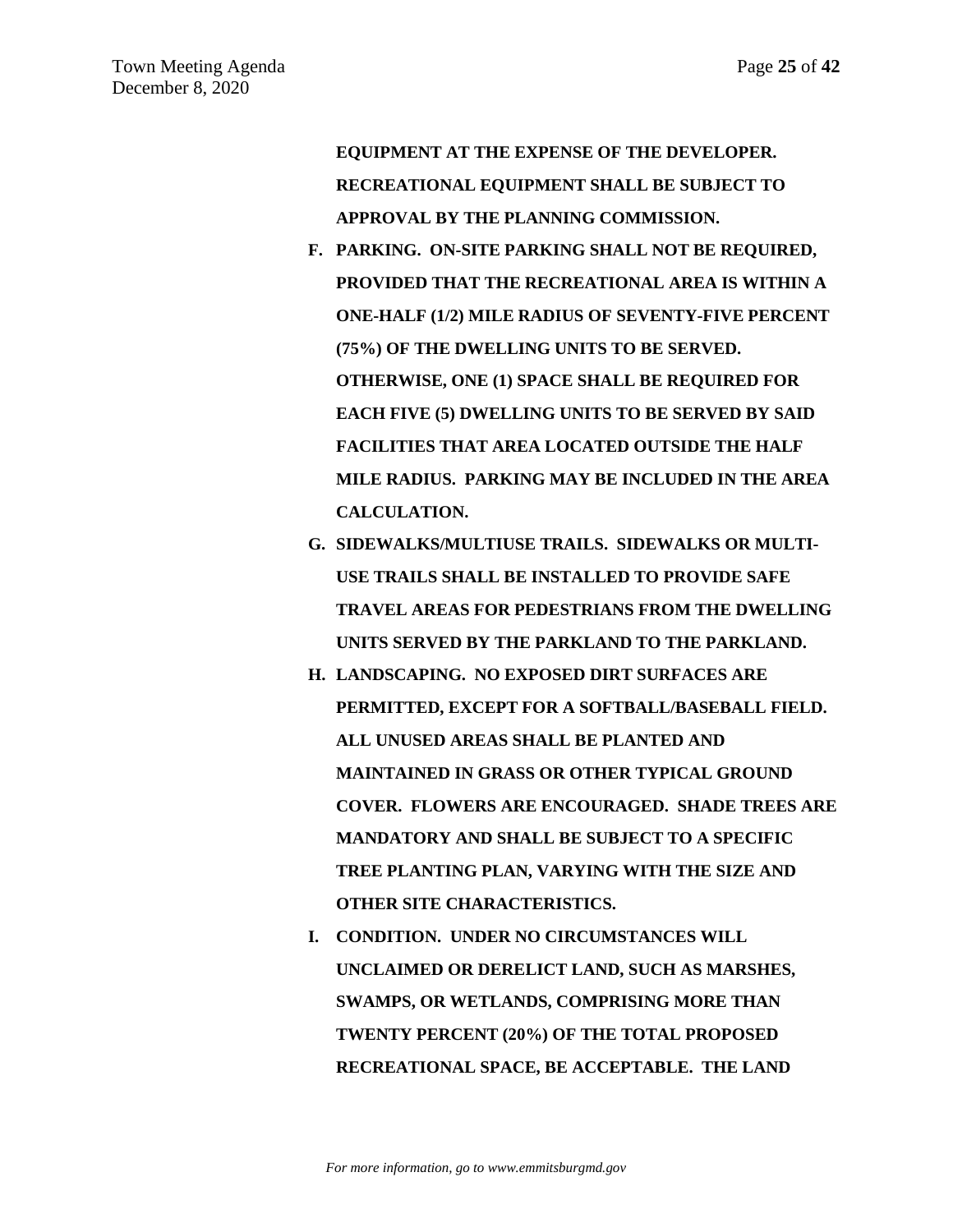**SHALL HAVE SOILS SUITABLE FOR THE INTENDED RECREATIONAL USE.** 

**4. IN THE EVENT THE MAYOR AND BOARD OF COMMISSIONERS DETERMINES NOT TO ACCEPT THE DEDICATION, THE PARKLAND SHALL BE PRIVATE PARKLAND TO BE SOLELY HELD AND MAINTAINED BY THE DEVELOPMENT'S HOMEOWNER'S ASSOCIATION IN WHICH MEMBERSHIP IS REQUIRED AND AUTOMATIC UPON CONVEYANCE OF ANY UNIT IN THE SUBDIVISION. THE ASSOCIATION SHALL BE INCOPROATED AND THE ARTICLES SUBMITTED TO THE PLANNING COMMISSION UPON ACCEPTANCE BY THE STATE DEPARTMENT OF ASSESSMENTS AND TAXATION. THE PLAT SHALL BE NOTATED AS TO THE DATE OF APPROVAL AND ACCEPTANCE OF THE ARTICLES AND SHALL REFLECT THAT THE PARKLAND IS PRIVATE AND OWNED BY THE ASSOCIATION.** 

**E. COMPUTATION OF THE AMOUNT OF PARKLAND REQUIRED BY §16.16.100.D.**

- **1. THIS SECTION SHALL PRESCRIBES THE MINIMUM AMOUNT OF SPACE TO BE PROVIDED IN A PROPOSED DEVELOPMENT FOR USE AS PARKLAND. SUCH SPACE SHALL BE REQUIRED TO BE PROVIDED BY A DEVELOPER WHO, AFTER \_\_\_\_\_\_\_\_\_\_\_\_\_ \_\_\_, 2021, SEEKS TO DEVELOP OR REDEVELOP RESIDENTIAL LAND WITHIN THE TOWN OF EMMITSBURG, MARYLAND. THE PLANNING COMMISSION SHALL CALCULATE THE REQUIRED SPACE UPON SUBMISSION OF A SUBDIVISION PLAT OR SITE PLAN FOR APPROVAL. PARKLAND IN EXCESS OF THE REQUIRED MINIMUM IS PERMITTED.**
- **2. THE AMOUNT OF PARKLAND REQUIRED IN A PROPOSED DEVELOPMENT SHALL NEVER BE LESS THAN THE MINIMUM LOT SIZE FOR THE UNDERLYING ZONING DISTRICT UNLESS THE PARKLAND IS DEVELOPED AS A MULTI-USE TRAIL. MINIMUM REQUIRED PARKLAND IS COMPUTED AS FOLLOWS:**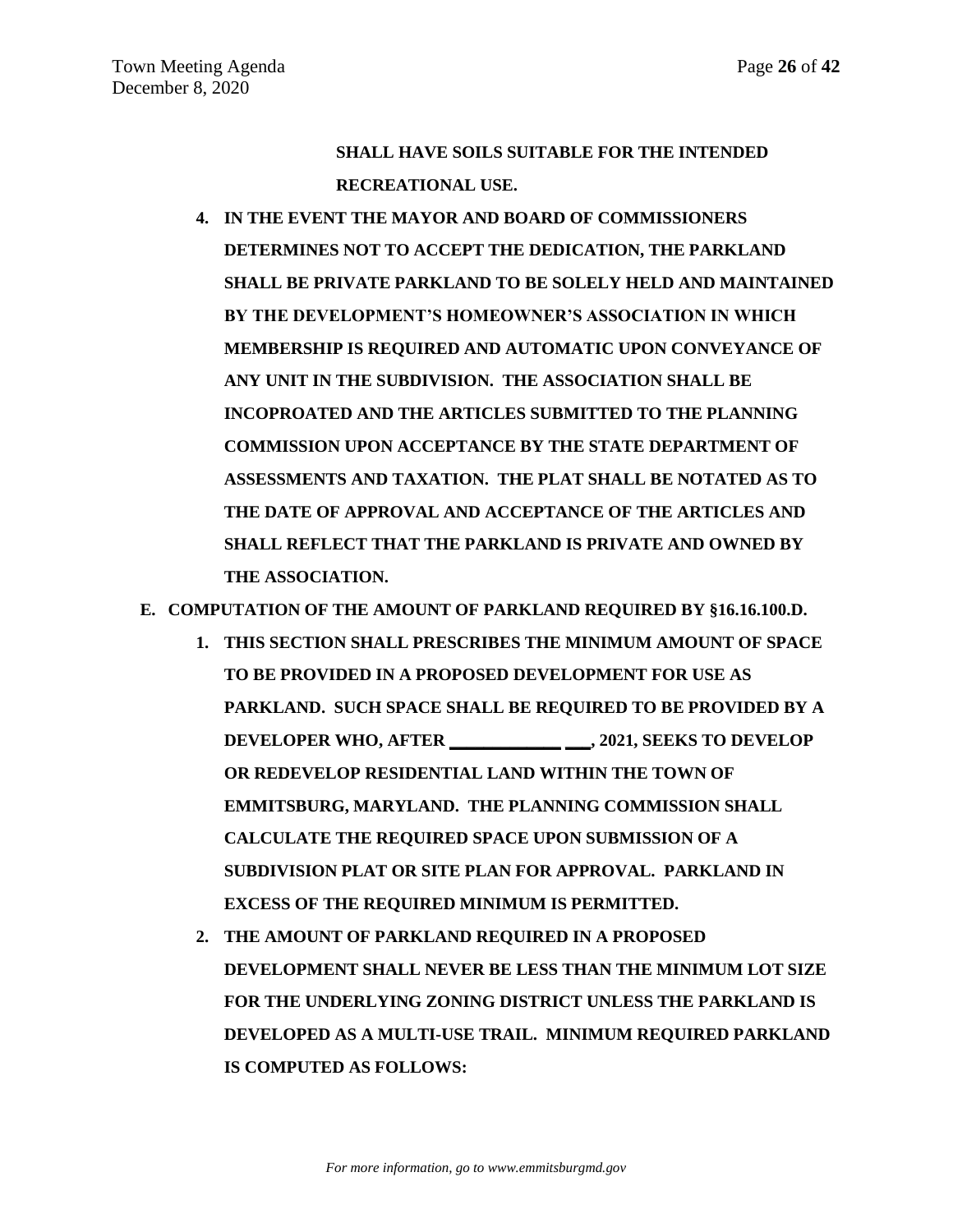**A. RESIDENTIAL OCCUPANCY PER LIVING UNITS: IN DETERMINING THE ANTICIPATED OCCUPANCY FOR THE PROPOSED DEVELOPMENT, IT SHALL BE ASSUMED THAT THE FOLLOWING DWELLING UNITS WILL ACCOMMODATE THE FOLLOWING NUMBER OF INDIVIDUALS:**

| <b>LAND USE TYPE (UNIT)</b>                          |  |  |  |  |
|------------------------------------------------------|--|--|--|--|
| <b>INDIVIDUALS PER EACH RESIDENTIAL LIVING UNIT:</b> |  |  |  |  |
|                                                      |  |  |  |  |
| 2.67 INDIVIDUALS                                     |  |  |  |  |
|                                                      |  |  |  |  |
|                                                      |  |  |  |  |

- **B. PARKLAND PER INDIVIDUAL: IN DETERMINING THE SPACE REQUIRED FOR PARKLAND IN A PROPOSED DEVELOPMENT, IT SHALL BE REQUIRED THAT 25 ACRES OF RECREATIONAL SPACE BE PROVIDED FOR EVERY 1,000 INDIVIDUALS. SINCE SOME DEVELOPMENTS WILL NOT HOUSE 1,000 INDIVIDUALS, THE SPACE REQUIREMENT IS TO BE APPLIED ON A PER INDIVIDUAL BASIS. THEREFORE, .025 ACRES OF PARKLAND SHALL BE PROVIDED FOR EACH INDIVIDUAL PROPOSED TO BE HOUSED IN THE NEW DEVELOPMENT BASED ON THE ASSUMPTIONS CONTAINED IN PARAGRAPH 2.A. ABOVE. C. CALCULATION OF REQUIRED PARKLAND FOR EACH DEVELOPMENT.**
	- **1. FOR SINGLE-FAMILY DETACHED AND SINGLE-FAMILY ATTACHED GENERALLY INTENDED FOR INDIVIDUAL OWNERSHIP AND MULTI-FAMILY DEVELOPMENTS GENERALLY INTENDED FOR**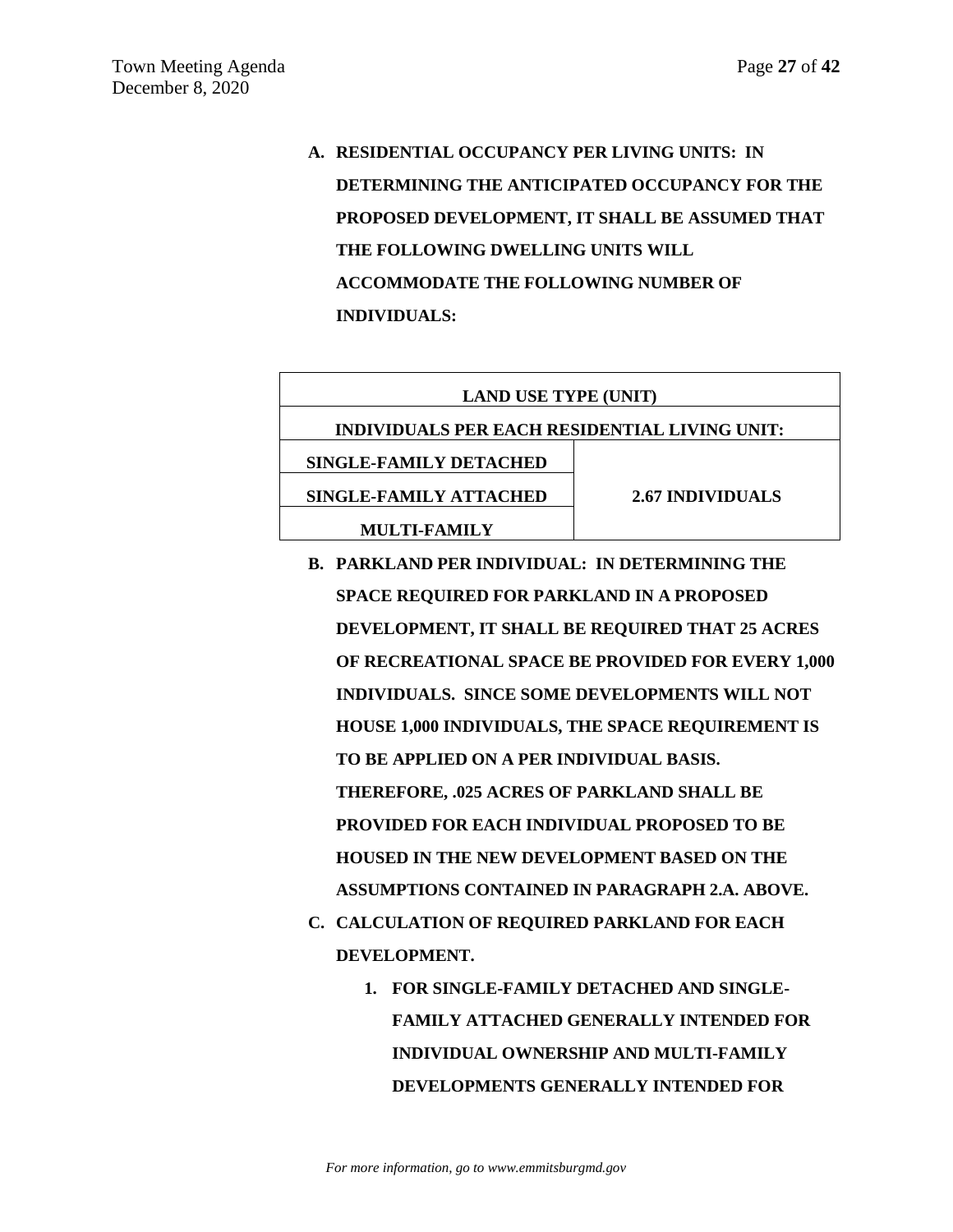# **RENTAL, THE FOLLOWING FORMULA SHALL BE UTILIZED:**

- **(NUMBER OF DWELLING UNITS) X (2.67 INDIVIDUALS/UNIT) X (.025 ACRES/INDIVIDUAL)**
- **EXAMPLE FOR ILLUSTRATION PURPOSES: FOR A SINGLE FAMILY ATTACHED RESIDENTIAL DEVELOPMENT SUBJECT TO THE REQUIREMENT OF THIS SECTION THAT PROPOSED 50 DWELLING UNITS, THE CALCULATION UNDER THIS PARAGRAPH WOULD BE AS FOLLOWS:**
	- o **50 UNITS X 2.67 X .025 = 3.3 ACRES.**
	- o **UNDER THIS ILLUSTRATION, THE DEVELOPER WOULD BE REQUIRED TO DEDICATE PARKLAND OF AT LEAST 3.3 ACRES OF PROPERTY WITHIN THE PROPOSED DEVELOPMENT.**
- **3. IF A SUBDIVISION PLAT OR SITE PLAN IS REQUESTED FOR MIXED USES, THEN PARAGRAPH E.2. OF THIS SECTION SHALL APPLY ONLY TO THOSE AREAS OF THE PLAT OR SITE PLAN DEVOTED TO RESIDENTIAL USES.**
- **4. IN THE CASE OF CHANGE OF USE, REDEVELOPMENT, OR EXPANSION OR MODIFICATION OF AN EXISTING USE WHICH REQUIRES THE APPROVAL OF AN AMENDED SUBDIVISION PLAT OR SITE PLAN, THE ABOVE SPACE REQUIREMENTS FOR PARKLAND SHALL BE BASED UPON THE NEW UNITS BEING PROPOSED FOR DEVELOPMENT OR REDEVELOPMENT.**
- **5. IN THE PARKLAND AREAS APPROVED FOR DEDICATION TO THE TOWN OF EMMITSBURG, THE TRANSFER OF OWNERSHIP OF THE LAND SHALL OCCUR WITHIN THREE (3) YEARS OF FINAL APPROVAL AND**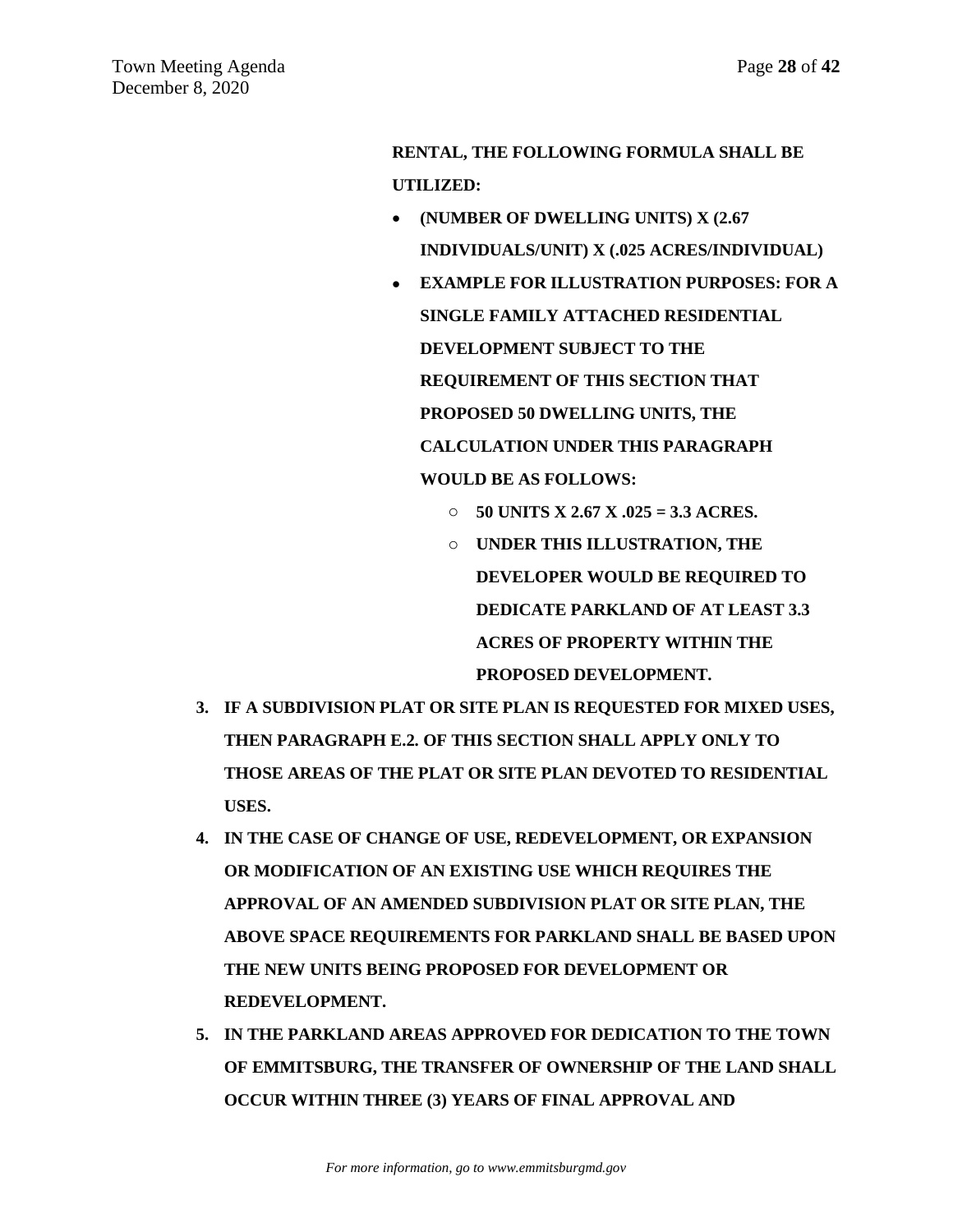**RECORDING OF THE FINAL SUBDIVISION PLAN, OR THE FIRST PHASE, IF THE SUBDIVISION IS DEVELOPED IN PHASES, OF FINAL SITE PLAN APPROVAL. PROVISIONS SHALL BE MADE FOR INSTALLATION OF ANY REQUIRED RECREATIONAL OR OTHER FACILITITIES AND PAID FOR BY THE DEVELOPER. PRIOR TO ACCEPTANCE OF THE DEDICATION, THE MAINTENANCE AND PRESERVATION OF THE PARKLAND SHALL BE THE RESPONSIBILITY OF THE DEVELOPER.** 

- **F. WHERE MULTIUSE TRAILS (FOR USE BY BICYCLE OR NON-MOTORIZED VEHICLES (EXCEPTING WHEELCHAIRS) OR PEDESTRIANS) ARE PROPOSED, THE DEVELOPER SHALL BE REQUIRED TO DEDICATE LAND OR TRAIL EASEMENTS AT LEAST TWENTY FEET (20') IN WIDTH. FURTHERMORE, THE DEVELOPER IS REQUIRED TO INSTALL THE TRAILS TO THE WIDTH AND SPECIFICATIONS THAT ARE REQUIRED BY THE TOWN ENGINEER. THIS LAND OR EASEMENT, IF APPROVED BY THE PLANNING COMMISSION, MAY SERVE TO SATISFY PARKLAND DEDICATION REQUIREMENTS. THE AREA OF THIS LAND SHALL BE CONSIDERED THE LENGTH OF THE TRAIL MULTIPLIED BY TWENTY FEET (20'). THIS INCLUDES LAND THAT IS WITHIN PUBLIC RIGHT-OF-WAY.**
- **G. FEE IN LIEU. THE PLANNING COMMISSION MAY IMPOSE A FOUR HUNDRED DOLLARS (\$400.00) PER RESIDENTIAL DWELLING UNIT ASSESSMENT ON THOSE DEVELOPMENTS WHEN IN THEIR JUDGEMENT THE CREATION OF ADDITIONAL RECREATIONAL AREAS IS NEITHER WARRANTED OR DESIRABLE. THE ASSESSMENT SHALL BE DUE UPON ACCEPTANCE OF THE FINAL SUBDIVISION PLAT OR SITE PLAN AS APPLICABLE.**
- **H. THE FOLLOWING ARE EXEMPT FROM THE REQUIREMENTS OF §§16.16.100.D-G.** 
	- **1. ALTERATIONS OR EXPANSION OF AN EXISTING BUILDING WHERE NO ADDITIONAL RESIDENTIAL UNITS ARE CREATED AND WHERE THE USE IS NOT CHANGING;**
	- **2. THE CONSTRUCTION OF ACCESSORY BUILDINGS OR STRUCTURES THAT DO NOT SERVE AS HOUSING FOR INDIVIDUALS;**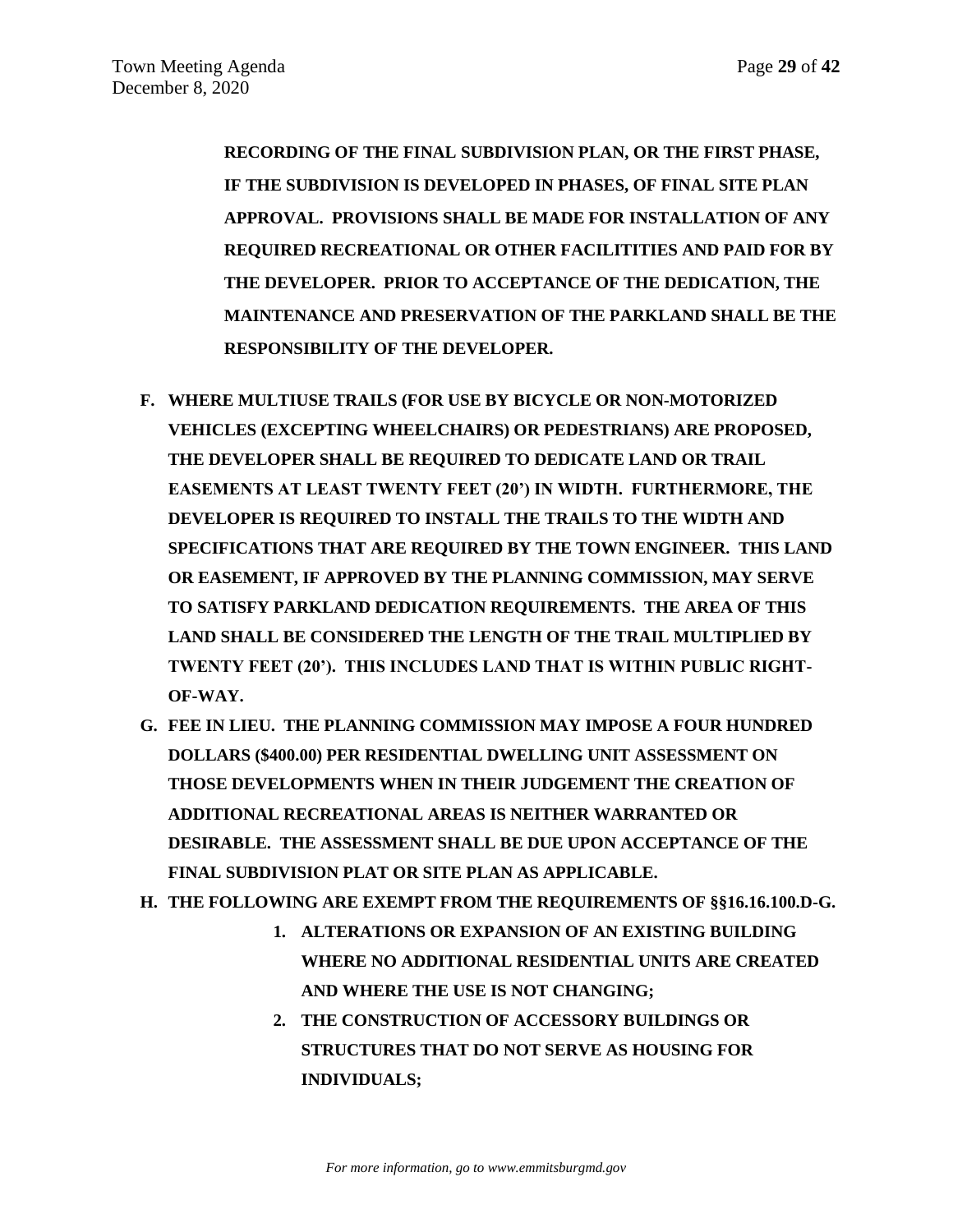- **3. THE REPLACEMENT OF A DESTROYED OR PARTIALLY DESTROYED BUILDING OR STRUCTURE WITH A NEW BUILDING OR STRUCTURE OF THE SAME SIZE AND USE;**
- **4. THE CONSTRUCTION OF ANY NON-RESIDENTIAL BUILDING OR STRUCTURE; AND**
- **5. A SUBDIVISION PLAT OR SITE PLAN THAT PRODUCES LESS THAN FIVE (5) RESIDENTIAL DWELLING UNITS. SUBDIVISION DEVELOPMENT/SITE PLANS MAY NOT BE PIECEMEALED TO AVOID THE REQUIREMENTS OF THIS SECTION.**
- **6. IN THE EVENT FURTHER SUBDIVISION OR REDEVELOPMENT OCCURS AFTER BEING EXEMPTED UNDER THIS SECTION, THE REQURIEMENTS OF THIS SECTION SHALL APPLY TO ALL RESIDENTIAL DEVELOPMENT INCLUDING THAT WHICH WAS PREVIOUSLY EXEMPTED.**

**\*ANY REQUEST FOR EXEMPTION SHALL BE MADE NO LATER THAN THE TIME OF APPLICATION FOR A PRELIMINARY SUBDIVISION PLAT AND/OR SITE PLAN APPROVAL. ANY CLAIM NOT SO MADE SHALL BE DEEMED TO BE WAIVED.**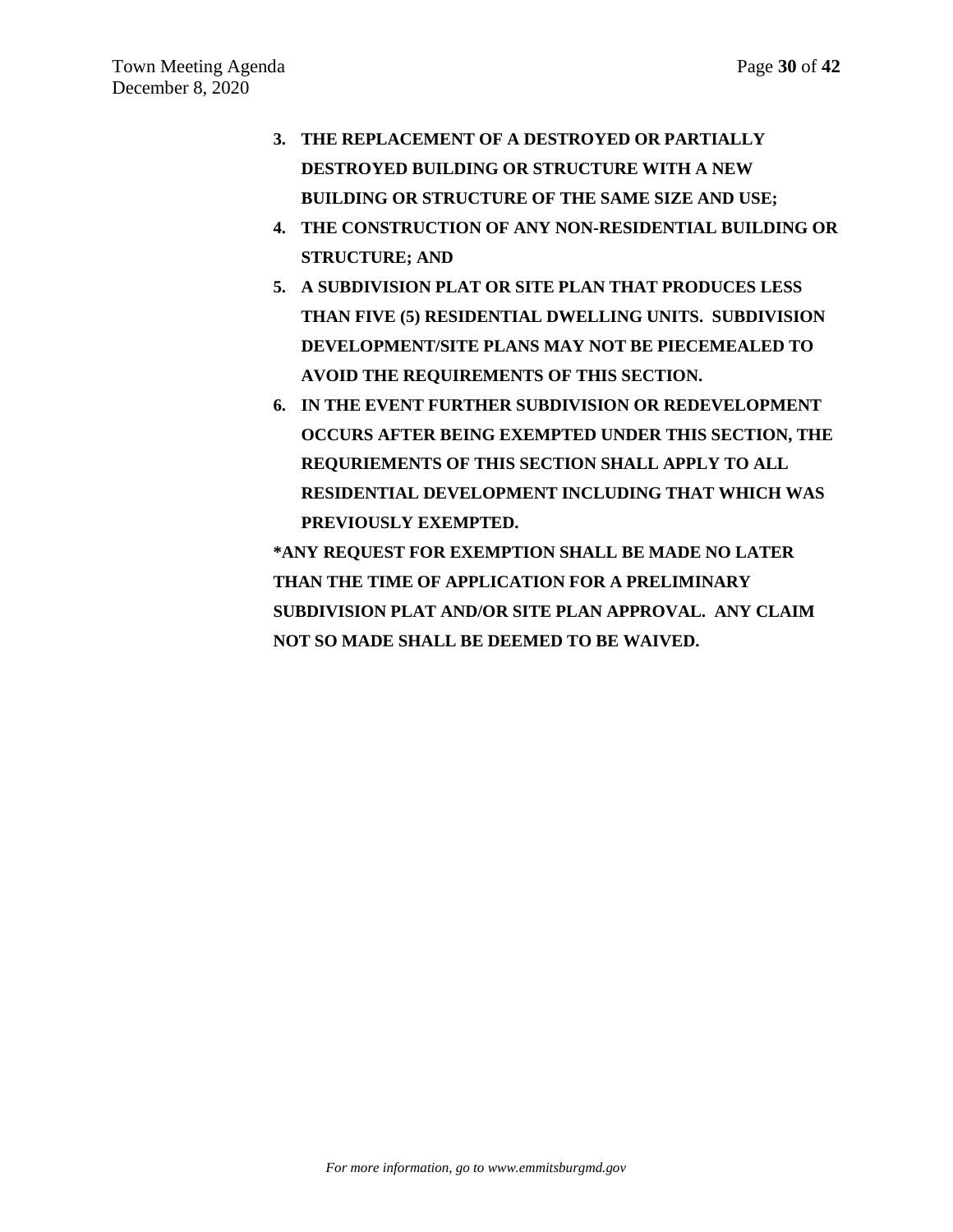**BE IT FURTHER RESOLVED, ENACTED AND ORDAINED** that this Ordinance shall take effect on the date on which the Mayor approves the Ordinance after passing by the Board of Commissioners or on the date on which the Board of Commissioners passes the Ordinance over the veto of the Mayor.

|                           | <b>PASSED</b> this ____ day of _________, 2021 |                                                 |  |
|---------------------------|------------------------------------------------|-------------------------------------------------|--|
|                           |                                                |                                                 |  |
| ATTEST:                   |                                                | EMMITSBURG BOARD OF COMMISSIONERS:              |  |
| Madeline Shaw, Town Clerk |                                                | Timothy O'Donnell, President                    |  |
|                           | <b>MAYOR</b>                                   |                                                 |  |
|                           | APPROVED VETOED                                |                                                 |  |
|                           |                                                | this $\_\_\_\_\_$ day of $\_\_\_\_\_\_$ , 2021. |  |

\_\_\_\_\_\_\_\_\_\_\_\_\_\_\_\_\_\_\_\_\_\_\_\_ Donald N. Briggs, Mayor

> I hereby certify that the foregoing Ordinance has been posted as required by Chapter 2.04 of the Emmitsburg Municipal Code. Madeline Shaw, Town Clerk Date:<u>--------------------------</u>-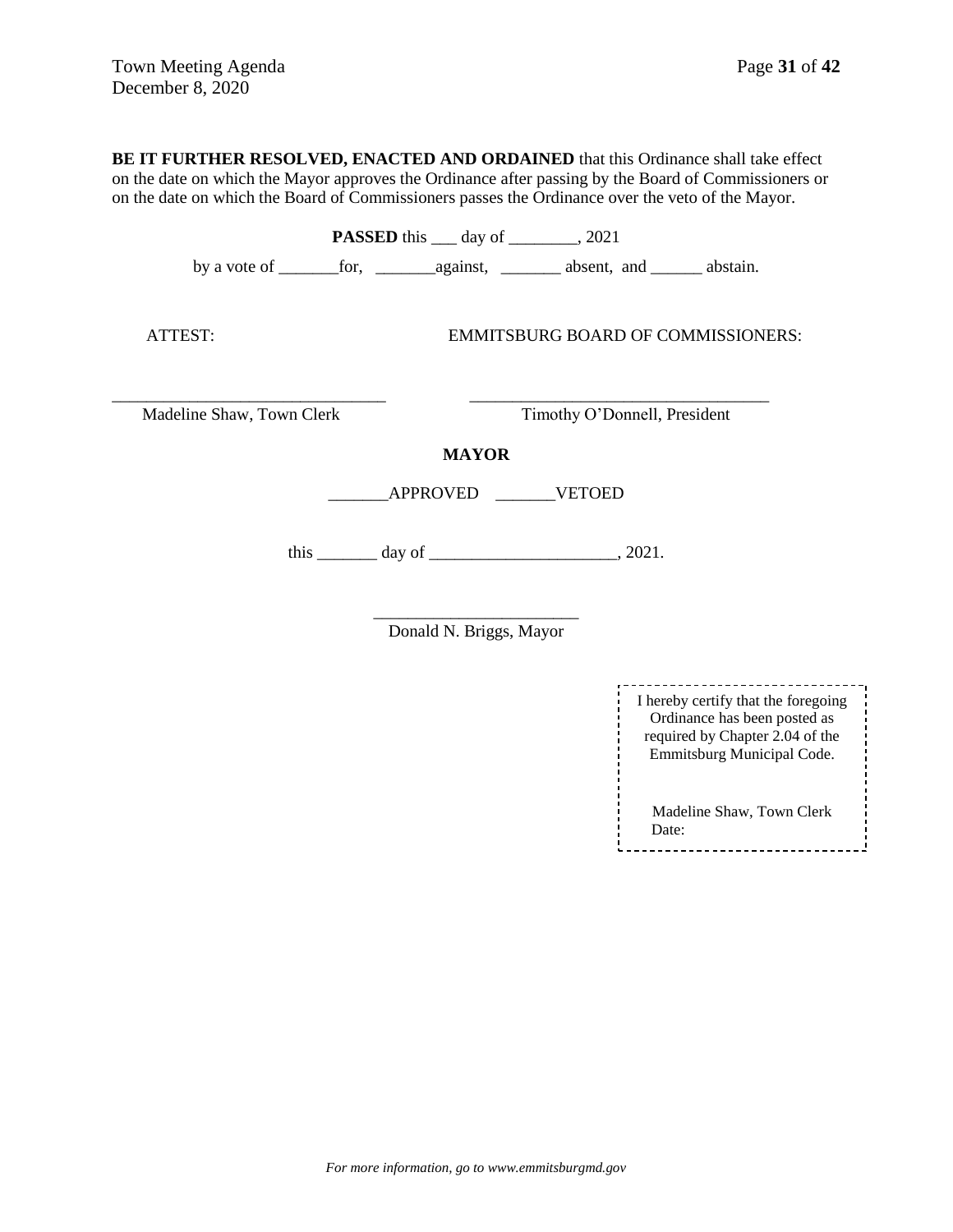**AGENDA ITEM# 2. Community Development Block Grant (CDBG) public hearing for the purpose of seeking public input on: local community development, economic development, housing needs, proposed CDBG project activity – replace 117 curb ramps at various locations throughout the Town of Emmitsburg for ADA compliance, and other community needs as-needed**: Presentation at meeting by town staff.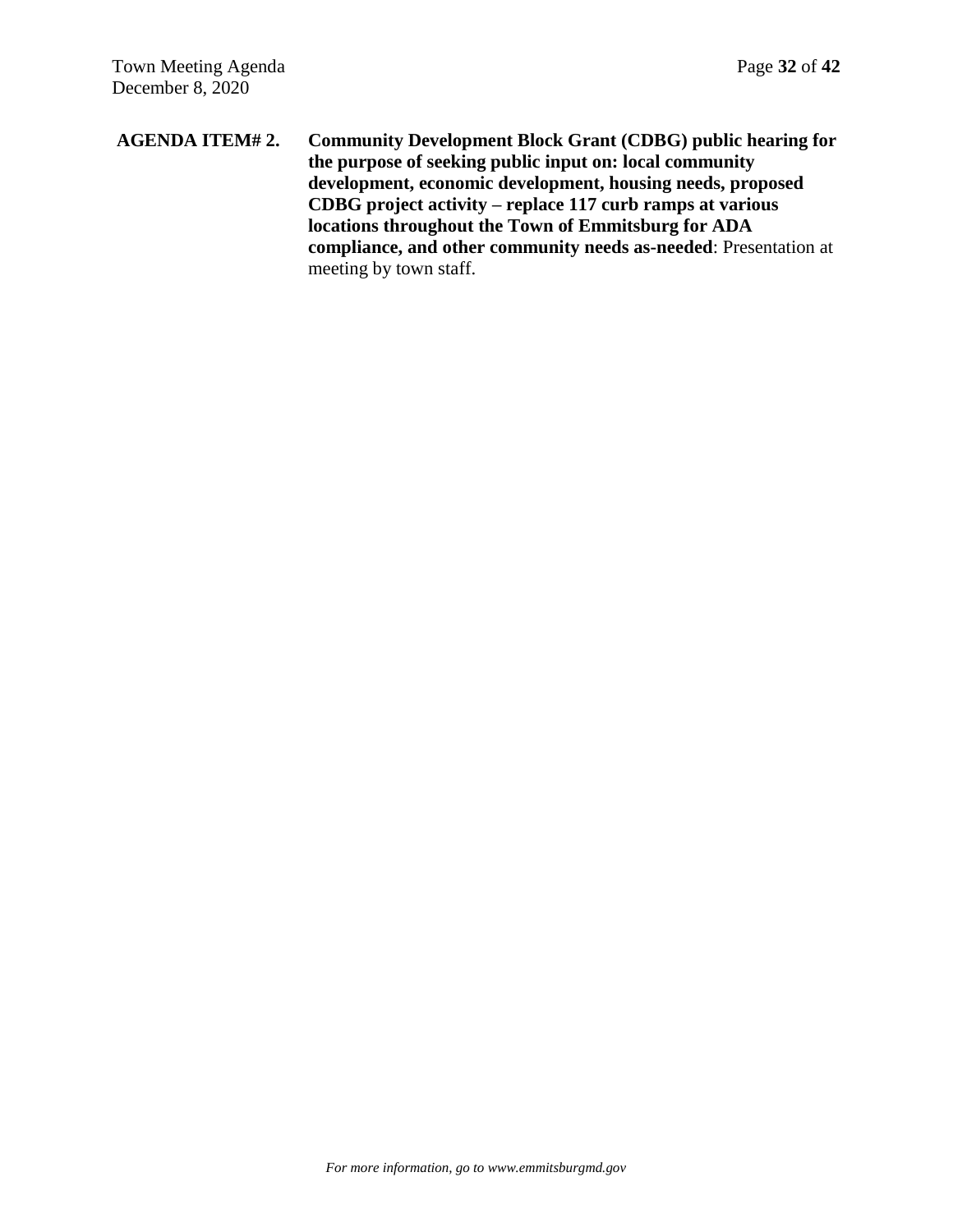**AGENDA ITEM# 3. Approval of Resolution 20-03R, Community Development Block Grant submittal authorization, for consideration**: Presentation at meeting by town staff.

RESOLUTION: 2020 Page 1 of 2 RESOLUTION NO. 20 – 03R

# **A RESOLUTION AUTHORIZING THE SUBMITTAL OF AN APPLICATION FOR COMMUNITY DEVELOPMENT BLOCK GRANT FUNDS FOR THE TOWN OF EMMITSBURG**

\*\*\*\*\*\*\*\*\*\*\*\*\*\*\*\*\*\*\*\*\*\*\*\*\*\*\*\*\*\*\*\*\*\*\*\*\*\*\*\*\*\*\*\*\*\*\*\*\*\*\*\*\*\*\*\*\*\*\*\*\*\*\*\*\*\*\*\*\*\*\*\*\*\*\*\*\*\*\*\*\*\*\*\*\*

**WHEREAS**, State of Maryland through the Department of Housing and Community Development has solicited applications from eligible jurisdictions to apply for funding under the Maryland Community Development Block Grant Program; and

**WHEREAS**, the Town of Emmitsburg is eligible to apply for funds from the Maryland Community Development Block Grant program through the Maryland Department of Housing and Community Development; and

**WHEREAS**, the Mayor and Board of Commissioners have held the required public hearing related to the formulation of the Town of Emmitsburg's Block Grant Application; and

**WHEREAS**, the Mayor and Board of Commissioner's understand and acknowledge that they would be responsible for completion of grant activities and any corrective actions including the repayment of funds if necessary;

**NOW, THEREFORE, BE IT RESOLVED**, that the Mayor and Board of Commissioners hereby adopt this Resolution and authorize the submittal of an application for Community Development Block Grant funds in the amount up to \$697,693.50 this 8<sup>th</sup> day of December, 2020 for the following project:

• Replace 117 curb ramps at various locations throughout the Town of Emmitsburg for ADA compliance.

This Resolution shall be effective on the date that the Mayor approves the Resolution after approval by the Board of Commissioners or the date on which the Board of Commissioners pass the Resolution over the veto of the Mayor.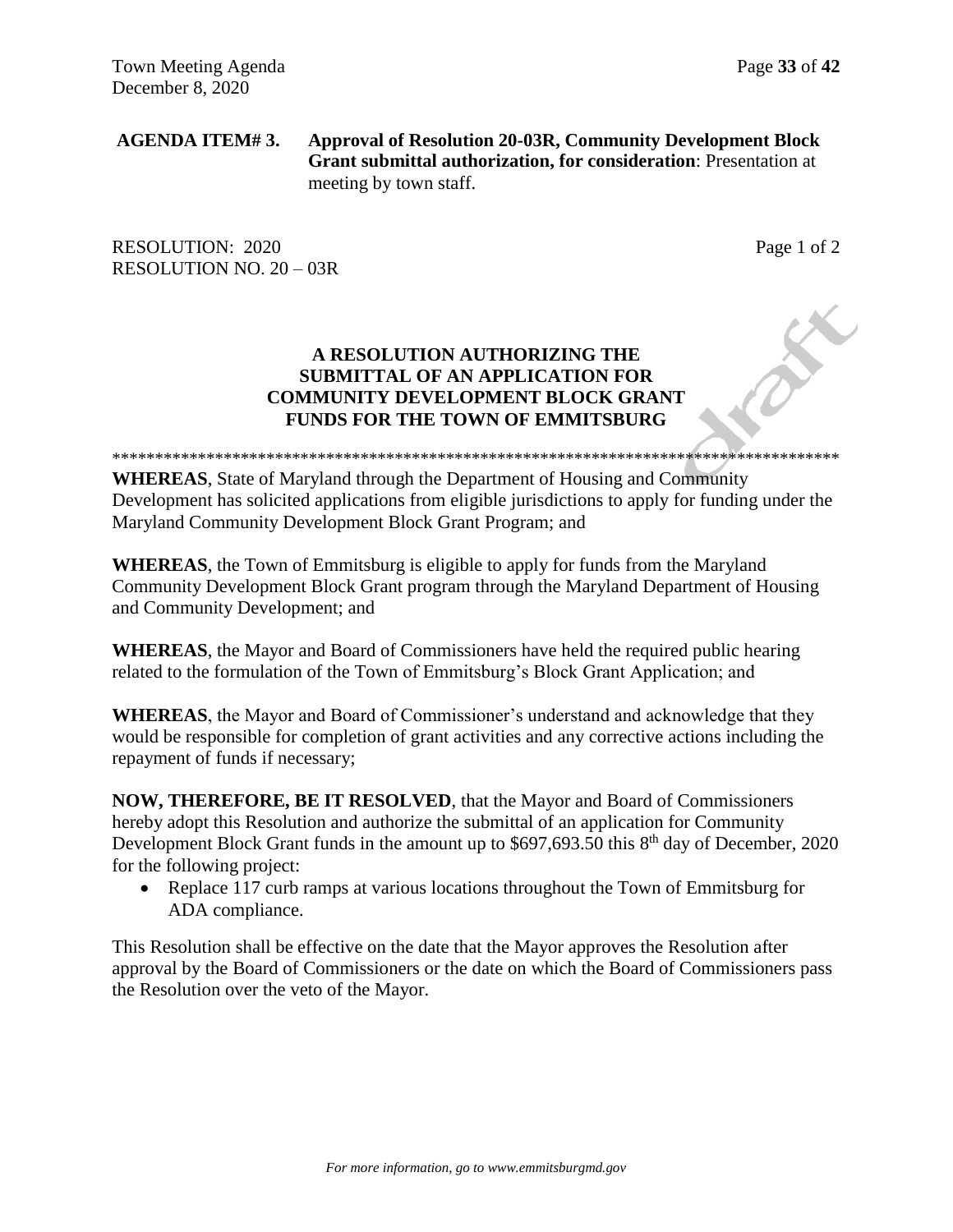## **PASSED and ADOPTED** this 8<sup>th</sup> day of December, 2020. It is effective for a 5-year period

until December 8, 2025.

by a vote of \_\_\_\_\_\_\_for, \_\_\_\_\_\_\_against, \_\_\_\_\_\_\_ absent, and \_\_\_\_\_\_ abstain.

*ATTEST: EMMITSBURG BOARD OF COMMISSIONERS:*

 \_\_\_\_\_\_\_\_\_\_\_\_\_\_\_\_\_\_\_\_\_\_\_\_\_\_\_ \_\_\_\_\_\_\_\_\_\_\_\_\_\_\_\_\_\_\_\_\_\_\_\_\_\_\_\_\_\_\_ Amy Naill, Parking/Code Enforcement Timothy O'Donnell, President

\_\_\_\_\_\_ APPROVED \_\_\_\_\_VETOED

this 8<sup>th</sup> day of December, 2020.

\_\_\_\_\_\_\_\_\_\_\_\_\_\_\_\_\_\_\_\_\_\_\_\_\_\_\_\_ Donald N. Briggs, Mayor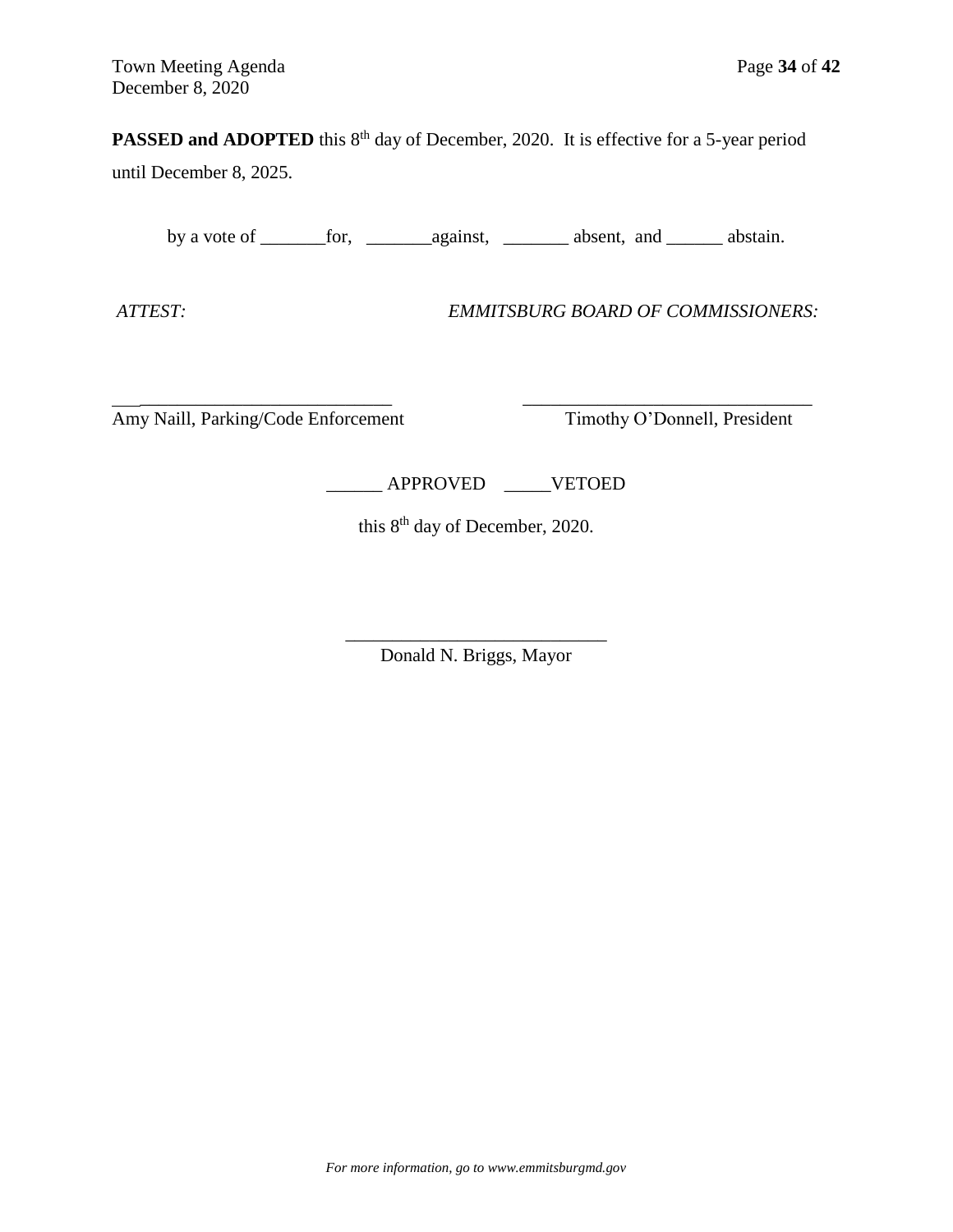# **AGENDA ITEM# 4. New water sewer truck bid approval for consideration**: Presentation at meeting by town staff.

**Water and Sewer Department**: Replacing a 2003 Ford Ranger XLT with 98,559 miles

Three bids received:

| Company:               | <b>Model:</b>                              | <b>Price:</b>                      |
|------------------------|--------------------------------------------|------------------------------------|
| <b>Wantz Chevrolet</b> | 2021 Blue Chevrolet Silverado 1500 4WD V8  | \$28,089.00<br>(w/ Fleet Discount) |
| Criswell Chevrolet     | 2020 White Chevrolet Silverado 1500 4WD V6 | \$34,280.62                        |
| Frederick Motor Co.    | 2020 Blue Ford F-150 4WD V6                | \$36,544.00                        |

Recommendation: Town staff recommends the 2021 Blue Chevrolet Silverado 1500 from Wantz Chevrolet - \$28,089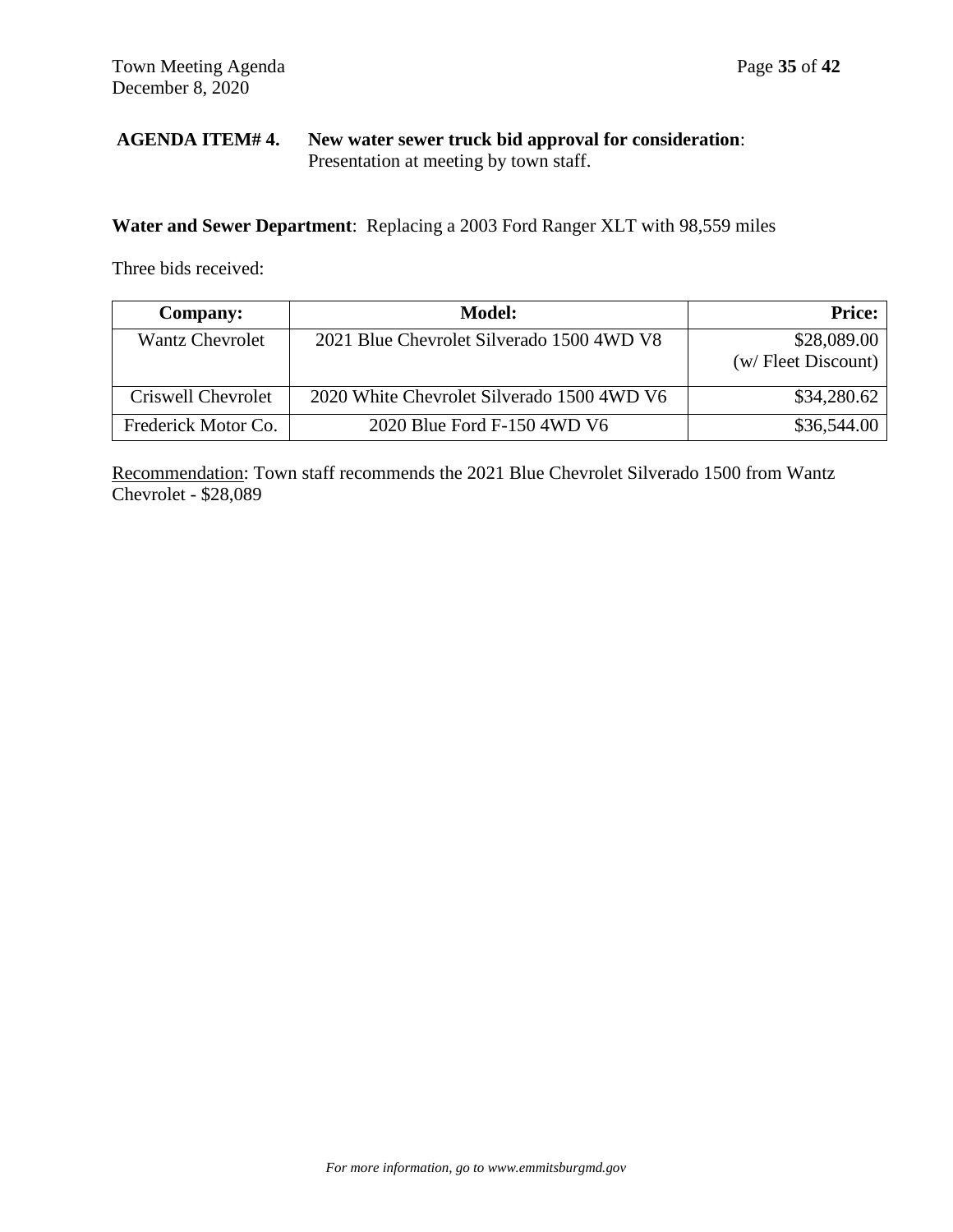## **AGENDA ITEM# 5. Ordinance related to the salary chart for consideration**: Presentation at meeting by town staff.

ORDINANCE SERIES: 2020 **Page 1 of 3** ORDINANCE NO. 20 - 13

## AN ORDINANCE TO AMEND TITLE 2 OF THE CODE OF EMMITSBURG ENTITLED ADMINISTRATION AND PERSONNEL

\*\*\*\*\*\*\*\*\*\*\*\*\*\*\*\*\*\*\*\*\*\*\*\*\*\*\*\*\*\*\*\*\*\*\*\*\*\*\*\*\*\*\*\*\*\*\*\*\*\*\*\*\*\*\*\*\*\*\*\*\*\*\*\*\*\*\*\*\*\*\*\*\*\*\*\*\*\*\*\*\*\*\*\*

**BE IT RESOLVED, ENACTED AND ORDAINED** by the Mayor and Board of Commissioners of the Town of Emmitsburg, Maryland, pursuant to the authority granted to them by the laws of Maryland and the Charter of the Town of Emmitsburg, that Title 2, Administration and Personnel, of the Emmitsburg Municipal Code, be amended as follows:

New language is indicated by being in **BOLD, CAPITAL LETTERS,** and deleted language is designated by being in [brackets and strike out].

2.50.020 - Employee salary chart.

- A. The Town of Emmitsburg does adopt the twelve (12) grade, [twelve (12) step] salary chart **WITH SALARY RANGES.** The salary chart will be adjusted July 1 of each year. It will be adjusted to offset the effects of inflation and/or the cost of living increase. From time to time, inflation adjustments will be set by the town council. Every employee will have a performance evaluation assessment by the town manager each year (between January and April). That performance evaluation will assess a number of performance standards and has a maximum score of forty-five (45). Employees receiving a score of twenty-seven (27) and above will receive  $\left[\frac{a \text{ step}}{b}\right]$  **AN** increase as of July 1 of each year. **BUDGET FUNDS ARE AVAILABLE.** Employees scoring twenty-six (26) or below will not receive a [chart step] **COMPENSATION** increase.
- B. [When hiring new employees, the town manager only has the authority to offer a starting salary up to step four, but a starting salary up to step twelve (12) can be offered with the approval of the town council. ]
- **B**. Employees permanently assigned new duties and/or responsibilities may be promoted at any time during the year if recommended by the town manager and approved by the mayor.
- **C**. Except for temporary employees, employee pay will be based upon the town of Emmitsburg salary chart.
- **D.** The salary of a temporary employee shall be determined on a case-by-case basis and approved by the mayor.
- **E**. New employees who are in their three-month introductory period on July 1 are not eligible for the annual July 1 step increase.
- **F**. Employees who are placed on probation (due to poor job performance) during the salary year are not eligible for July 1 step increases.
- **G**. Only the town manager**, THE TOWN ACCOUNTANT,** and the town planner will be compensated via "comp time" for overtime hours worked. All "comp-time" hours must be first approved by the town manager and the mayor.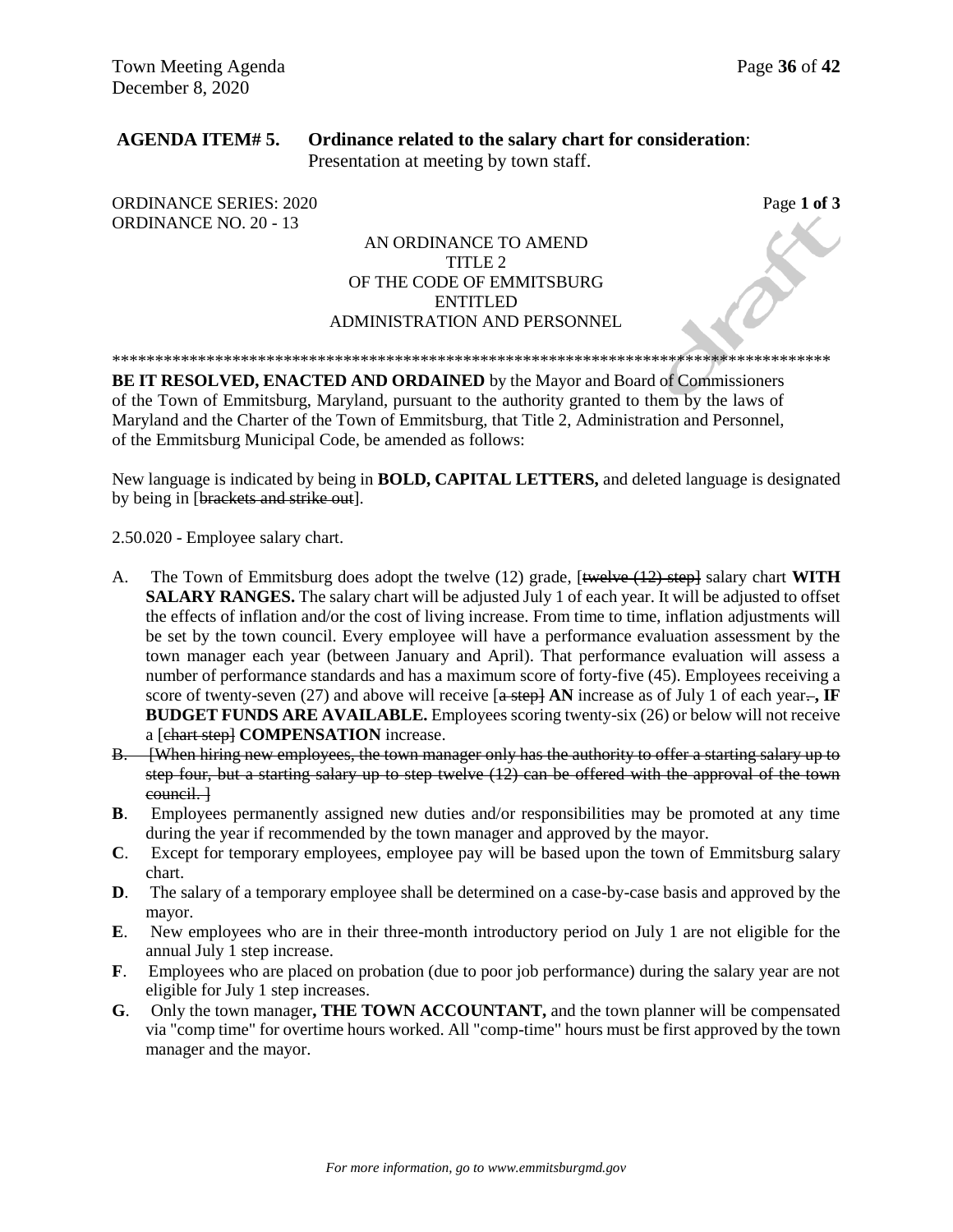## CHAPTER 2.50.30 SALARY STRUCTURE

Town of Emmitsburg Salary Structure - Fiscal Year 2021 for July 1, 2020 with 2% COLA factor approved

# **Town of Emmitsburg, MD**

# **Proposed Alternative Salary Range (Minimums, Midpoints, Maximums)**

Prepared by WW Consulting, Inc.

Revised August 28, 2020

|                | <b>PROPOSED</b>        |                 |                 |                 |
|----------------|------------------------|-----------------|-----------------|-----------------|
|                | <b>PERCENTAGE</b>      | <b>PROPOSED</b> | <b>PROPOSED</b> | <b>PROPOSED</b> |
|                |                        | <b>SALARY</b>   | <b>SALARY</b>   | <b>SALARY</b>   |
|                | <b>DIFFERENTIAL</b>    | <b>RANGE</b>    | <b>RANGE</b>    | <b>RANGE</b>    |
| <b>GRADE</b>   |                        |                 |                 |                 |
| <b>LEVEL</b>   | <b>MINIMUM/MAXIMUM</b> | <b>MINIMUM</b>  | <b>MIDPOINT</b> | <b>MAXIMUM</b>  |
| 12             | 50 percent             | \$81,600        | \$102,000       | \$122,400       |
| 11             | 50 percent             | \$70,960        | \$88,700        | \$106,440       |
| 10             | 50 percent             | \$61,760        | \$77,200        | \$92,640        |
| 9              | 40 percent             | \$53,667        | \$64,400        | \$75,134        |
| 8              | 40 percent             | \$48,833        | \$58,600        | \$68,366        |
| $\overline{7}$ | 40 percent             | \$44,417        | \$53,300        | \$62,184        |
| $\overline{6}$ | 40 percent             | \$40,417        | \$48,500        | \$56,584        |
| 5              | 30 percent             | \$38,348        | \$44,100        | \$49,852        |
| $\overline{4}$ | 30 percent             | \$34,870        | \$40,100        | \$45,331        |
| 3              | 30 percent             | \$31,739        | \$36,500        | \$41,261        |
| $\overline{2}$ | 30 percent             | \$30,261        | \$34,800        | \$39,339        |
|                | 30 percent             | \$28,870        | \$33,200        | \$37,531        |

Executive/Managerial/Professional (Grades 10-12) Professional/Para-Professional/Skilled Trades (Grades 6-9) Skilled & Semi-Skilled Trades (Grades 1-5)

Biweekly salary is calculated by dividing the annual salary by twenty-six (26) pays.

Annual salary is the hourly rate multiplied by two thousand eighty (2,080) hours.

Part-time employee's annual and biweekly salary will be different than chart shows.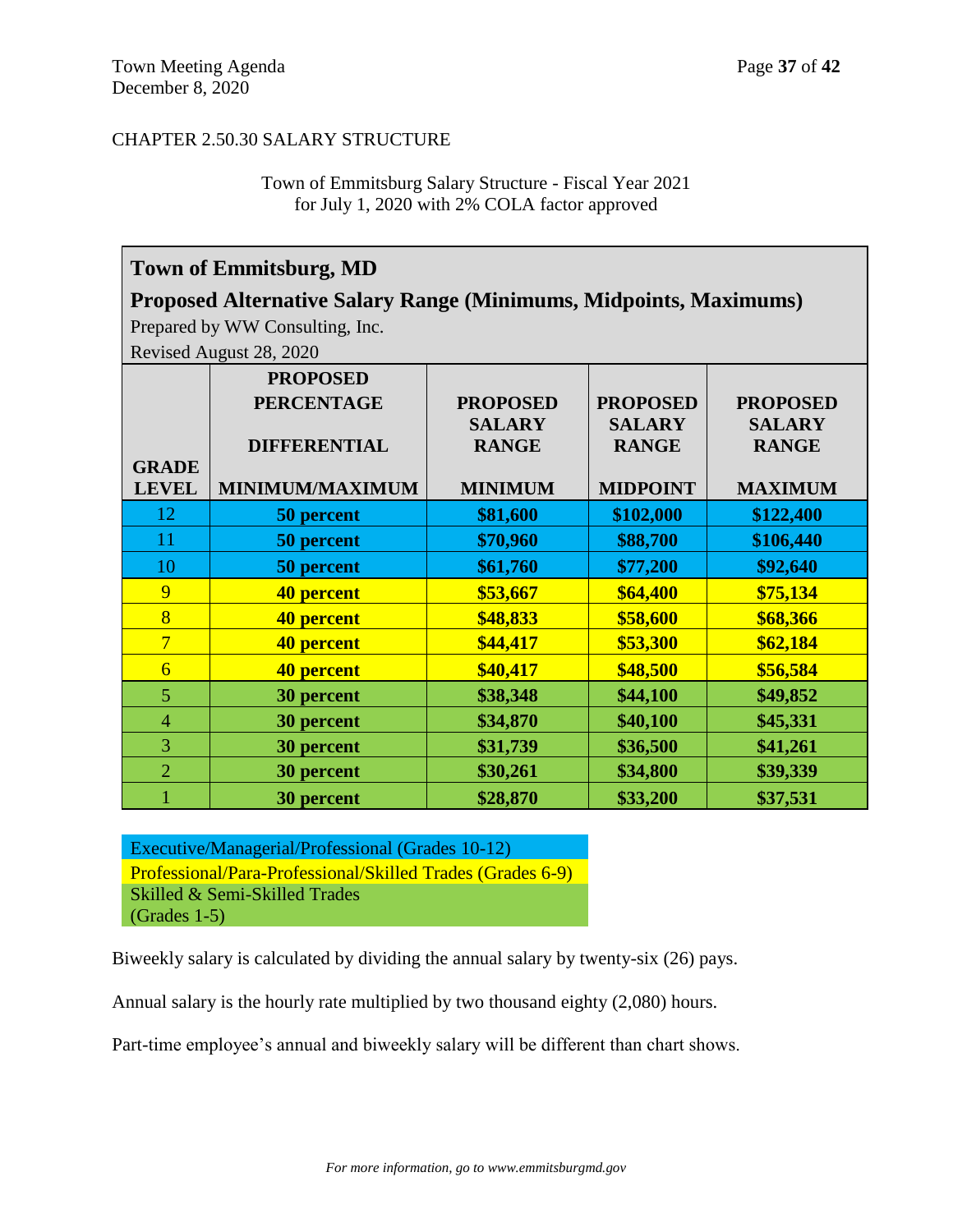**BE IT FURTHER ENACTED AND ORDAINED,** that this Ordinance shall take effect on the date on which the Mayor approves the Ordinance after passing by the Board of Commissioners or on the date on which the Board of Commissioners passes the Ordinance over the veto of the Mayor.

|                           |                                                         | <b>PASSED</b> this day of 3020.           |  |
|---------------------------|---------------------------------------------------------|-------------------------------------------|--|
|                           |                                                         |                                           |  |
| <b>ATTEST:</b>            |                                                         | <b>EMMITSBURG BOARD OF COMMISSIONERS:</b> |  |
| Madeline Shaw, Town Clerk |                                                         | Timothy J. O'Donnell, President           |  |
|                           | <b>MAYOR</b>                                            |                                           |  |
|                           | APPROVED                                                | <b>VETOED</b>                             |  |
|                           | this $\qquad \qquad \text{day of} \qquad \qquad .2020.$ |                                           |  |
|                           |                                                         |                                           |  |

\_\_\_\_\_\_\_\_\_\_\_\_\_\_\_\_\_\_\_\_\_\_\_\_ Donald N. Briggs, Mayor

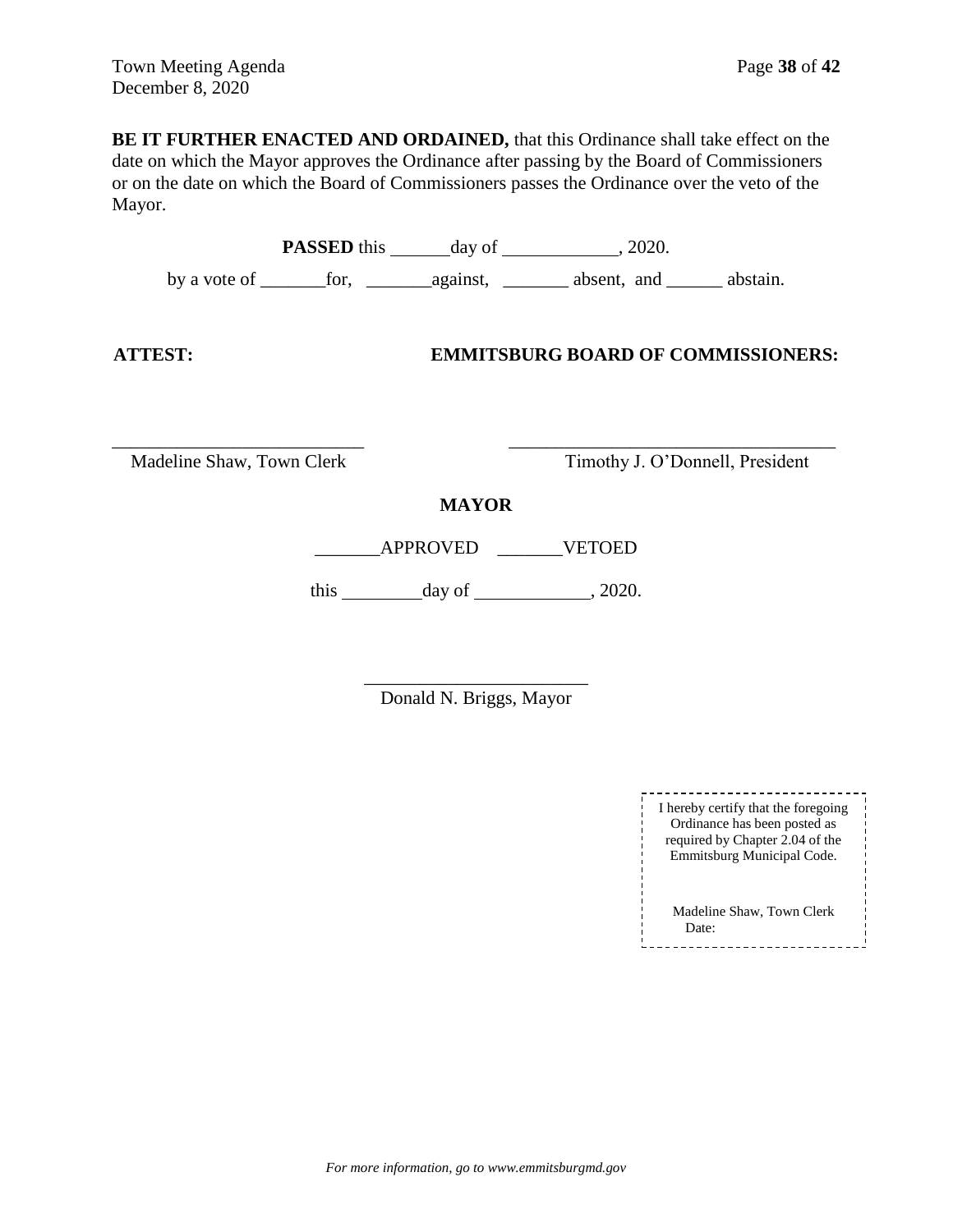# **AGENDA ITEM# 6. Consideration of closure of Irishtown Road and detour plan during road improvement construction:** Presentation at meeting by town staff.

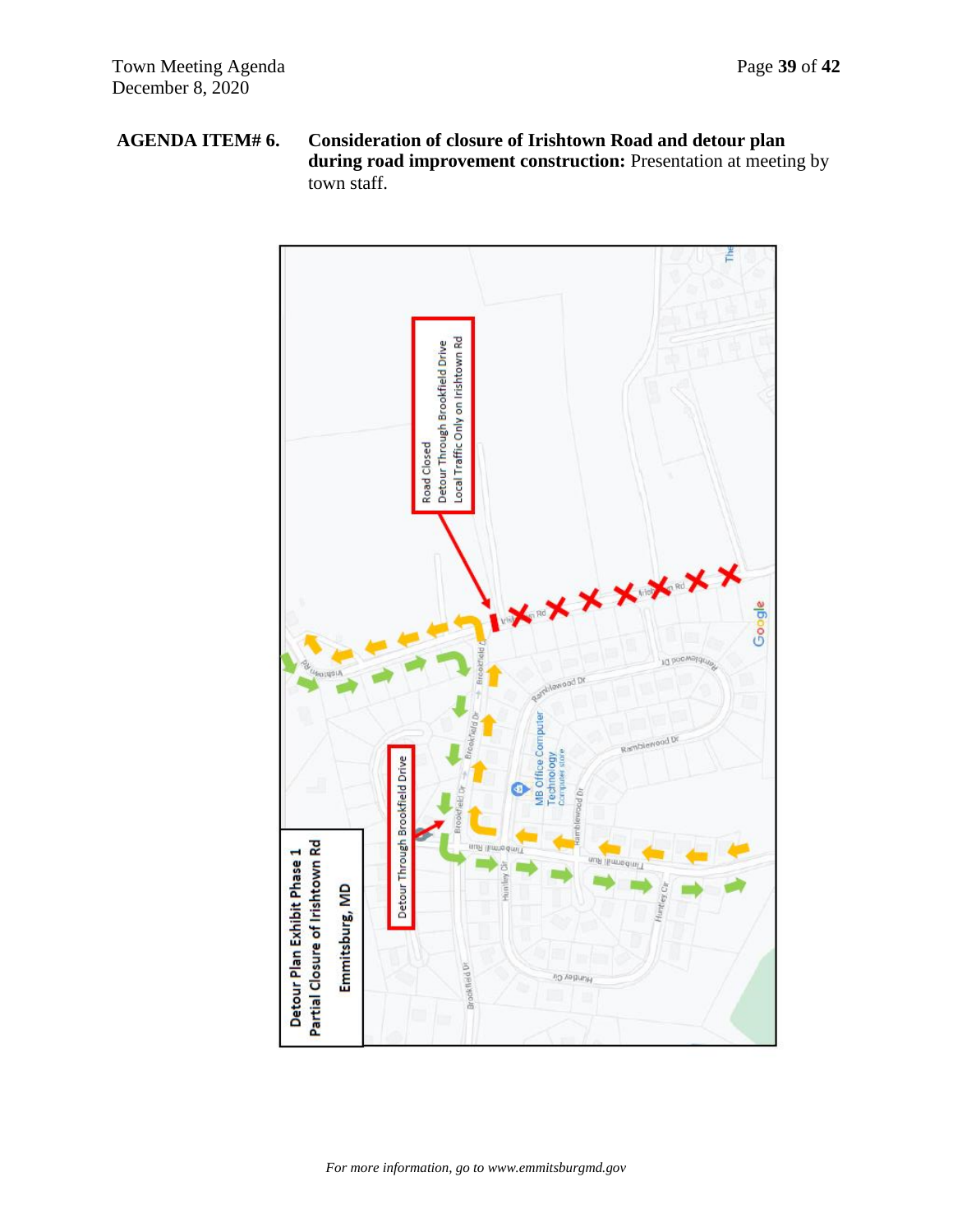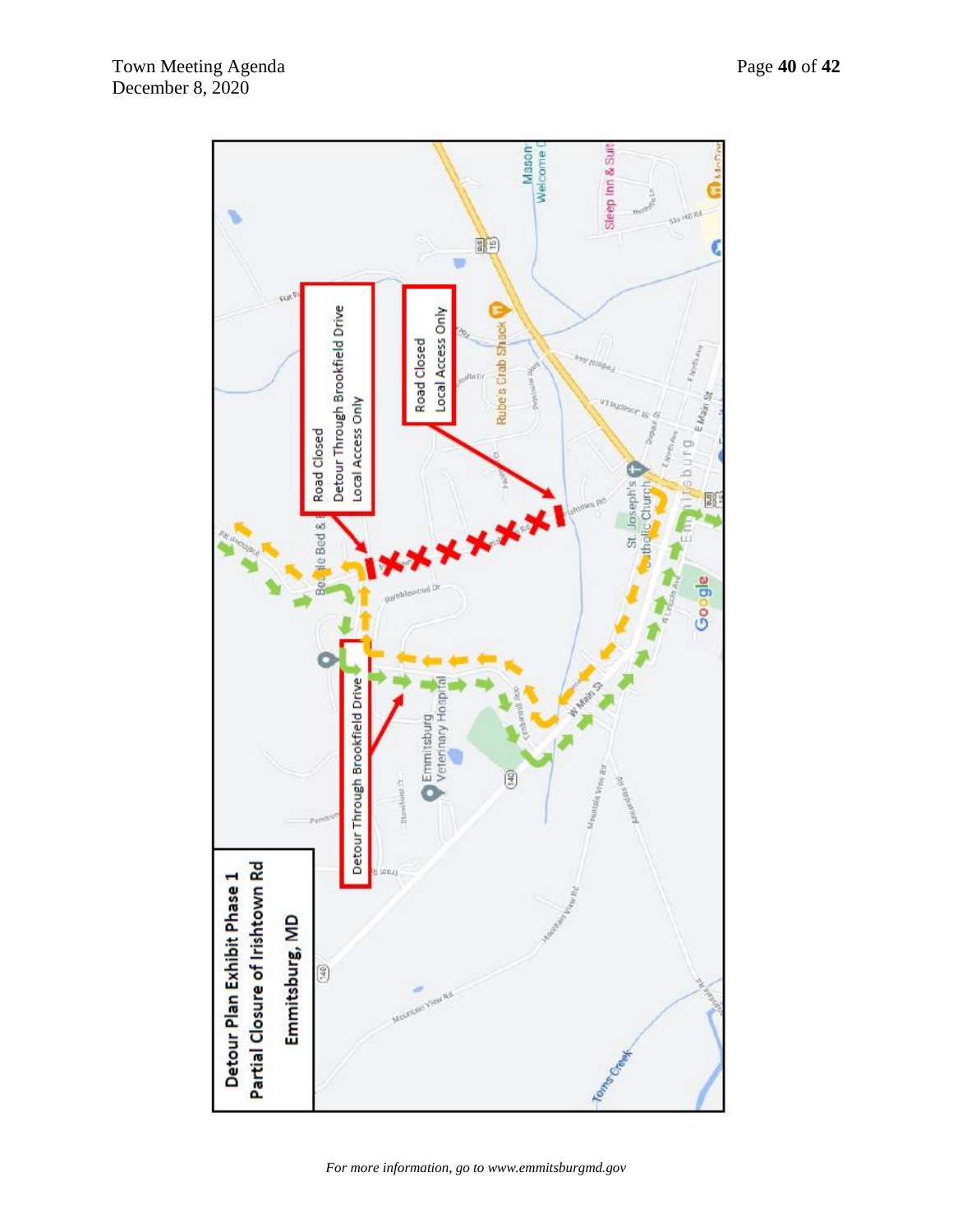